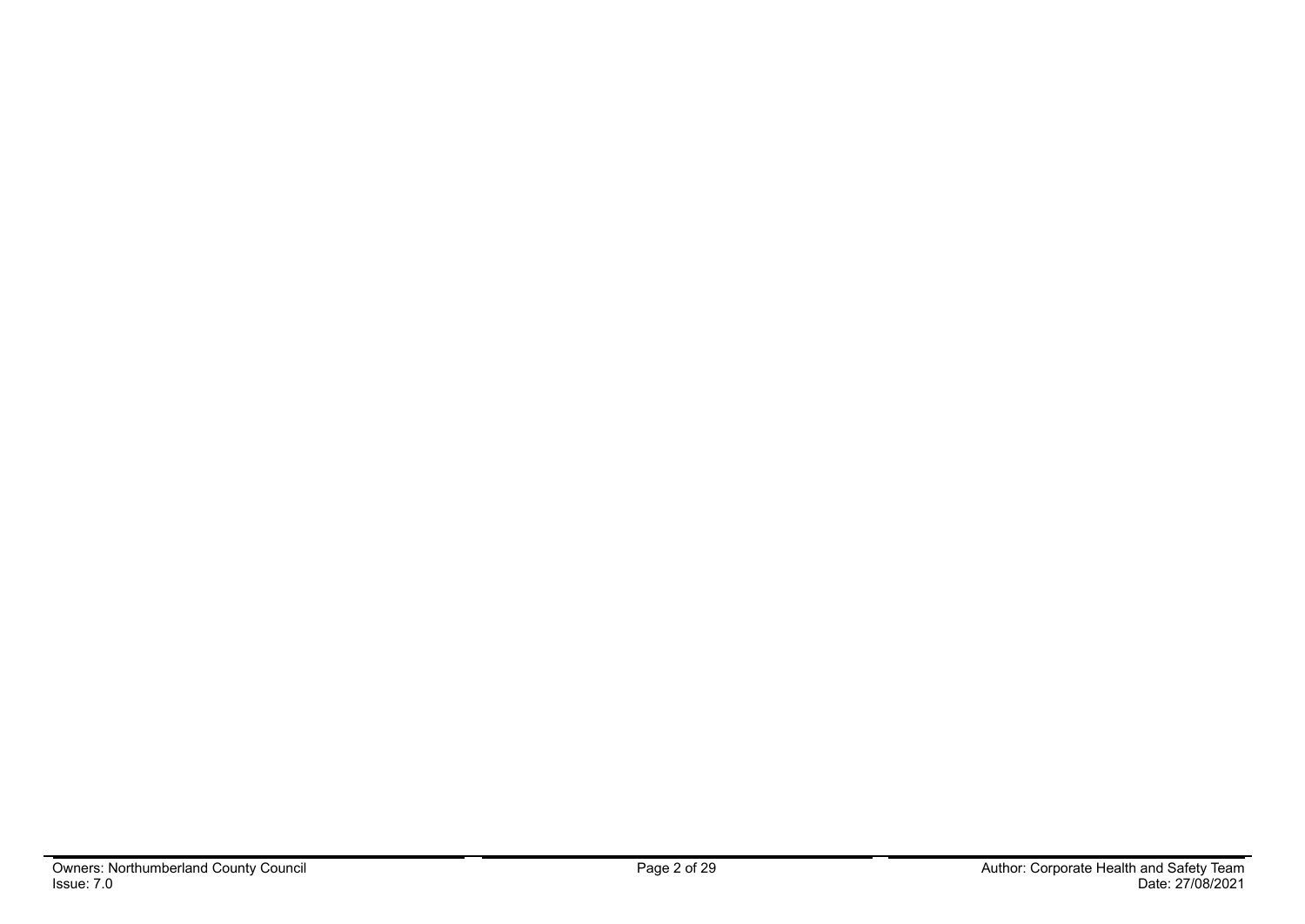| <b>Hazard</b>                                                                                                                                      | <b>Risk</b>                                                                                          | <b>Initial</b><br>Rating<br>L, M, H | <b>Existing Control Measures</b>                                                                                                                                                                                                                                                                                                                                                                                                                                                                                                                                                                                                                                                                                                                                                                       | <b>Initial</b><br>Rating<br>L, M, H | <b>Additional Action Required</b><br>(action by whom and completion date - use<br>separate Action Plan if necessary)                                                                                                                                                                          |
|----------------------------------------------------------------------------------------------------------------------------------------------------|------------------------------------------------------------------------------------------------------|-------------------------------------|--------------------------------------------------------------------------------------------------------------------------------------------------------------------------------------------------------------------------------------------------------------------------------------------------------------------------------------------------------------------------------------------------------------------------------------------------------------------------------------------------------------------------------------------------------------------------------------------------------------------------------------------------------------------------------------------------------------------------------------------------------------------------------------------------------|-------------------------------------|-----------------------------------------------------------------------------------------------------------------------------------------------------------------------------------------------------------------------------------------------------------------------------------------------|
| Prevalence of<br>COVID-19 variants<br>of concern in the<br>community (<br>Omnicron variant)                                                        | Higher risk of<br>transmission.                                                                      | H                                   | All relevant risk assessments and arrangements have<br>been reviewed and updated.<br>The return to COVID Plan A took place on 27 January<br>2022. Additional protective measures will be<br>considered as appropriate, as part of the school's<br>Outbreak Contingency Plan, where there is an outbreak<br>within school. [Public Health Outbreak Checklist]<br>[review face coverings risk assessment]<br>From 11 January, the requirement for a confirmatory<br>PCR test to be carried out following a positive lateral<br>flow device (LFD) test result are to be temporarily<br>suspended. Anyone who receives a positive LFD<br>test result will be required to self-isolate<br>immediately and will not be required to take a<br>confirmatory PCR test. Further information can be<br>found here |                                     | <b>[Please see e-courier article dated 7</b><br>December 20211<br><b>IHeadteachers are advised to ensure</b><br>they subscribe to the daily DfE email<br><b>bulletins if they have not already done</b><br>so.                                                                                |
| Inadequate testing<br>/ maintenance and<br>fire safety<br>arrangements<br>during the covid19<br>pandemic.<br>Opening after<br>reduced<br>occupancy | Equipment /<br>system failure<br>leading to<br>enhanced physical<br>or biological risks<br>to people | M                                   | Essential maintenance/testing as detailed below will<br>continue to be undertaken during periods of reduced<br>occupancy [HT has ensured the necessary checks<br>have taken place for any parts of the building being<br>reopened following holiday period].<br>Statutory testing and maintenance, such as water<br>hygiene testing/flushing, lifts, gas supply/safety, fire<br>alarm system, emergency lighting, fixed electrical<br>installation, play/sporting equipment are maintained as<br>normal - see online record held by School office                                                                                                                                                                                                                                                      | L                                   | Fire risk assessment has been<br>reviewed and the associated<br>modifications / additional measures<br>implemented to maintain an effective<br>fire strategy (e.g. escape routes, doors<br>held open etc). Any changes to the fire<br>risk assessment have been<br>communicated to all staff. |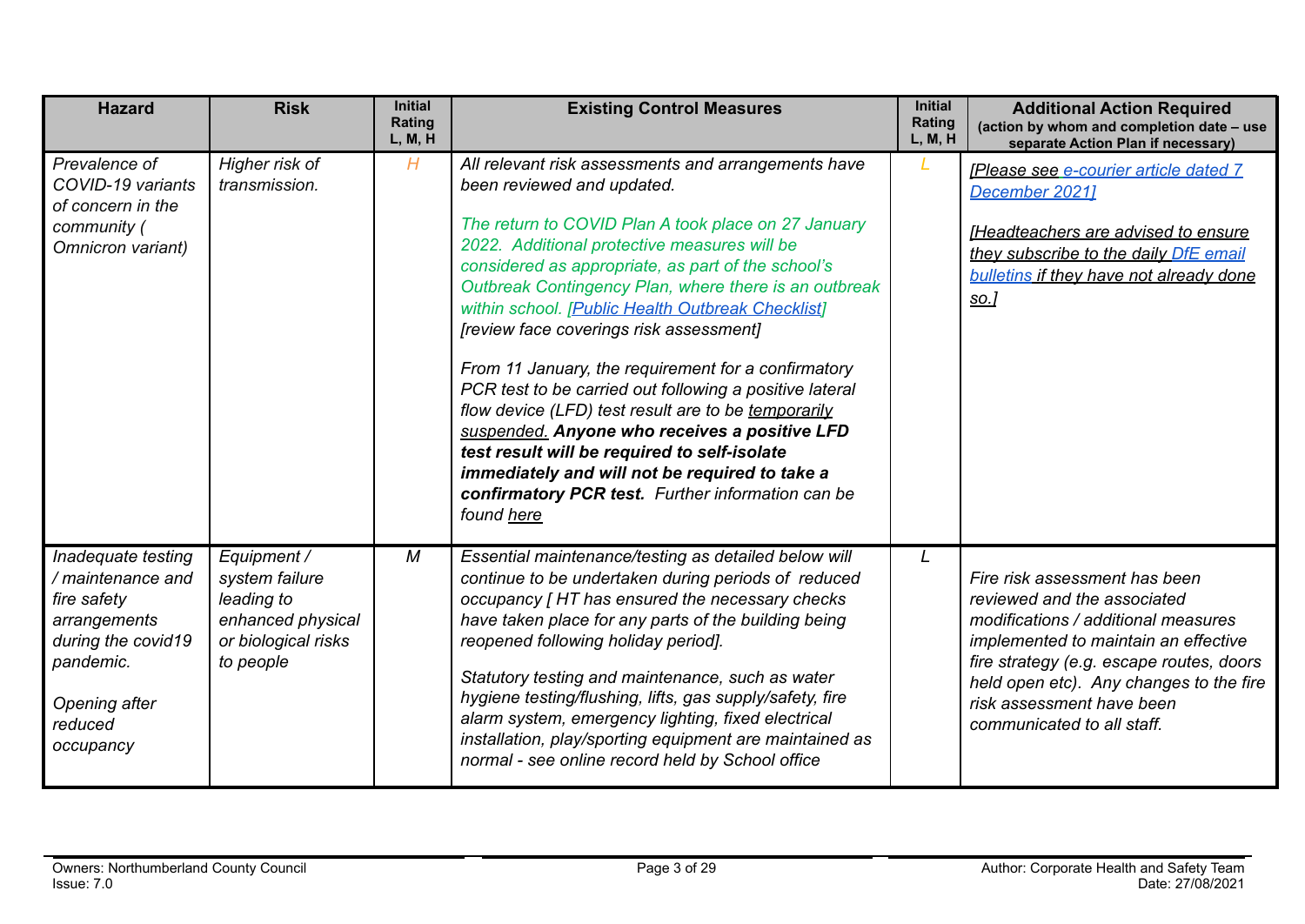|                                                                                                                     |                                                                                                                                                                                          |   | Fire doors are always operational and fire evacuation<br>procedures have been reviewed                                                                                                                                                                                                                                                                                                                                                                                                                                                                                                                                                                                                                                                                                                                                            |   |                                                                                                                                                                                                                                                                                                                                                                |
|---------------------------------------------------------------------------------------------------------------------|------------------------------------------------------------------------------------------------------------------------------------------------------------------------------------------|---|-----------------------------------------------------------------------------------------------------------------------------------------------------------------------------------------------------------------------------------------------------------------------------------------------------------------------------------------------------------------------------------------------------------------------------------------------------------------------------------------------------------------------------------------------------------------------------------------------------------------------------------------------------------------------------------------------------------------------------------------------------------------------------------------------------------------------------------|---|----------------------------------------------------------------------------------------------------------------------------------------------------------------------------------------------------------------------------------------------------------------------------------------------------------------------------------------------------------------|
| Inadequate safety<br>management<br>documentation<br>(policies, risk<br>assessments etc)                             | Increased risk of<br>contracting<br>Coronavirus<br>through lack of<br>planning.<br>Equipment /<br>system failure<br>leading to<br>enhanced physical<br>or biological risks<br>to people. | М | The arrangements in the Covid19 risk assessment are<br>monitored on receipt of new guidance and at least<br>monthly with weekly walking checks and kept under<br>review. Relevant policies, procedures and other risk<br>assessments have been reviewed and updated where<br>necessary and shared with staff. Arrangements are<br>monitored and kept under review, with staff given the<br>opportunity to comment and feedback on arrangements.<br>Procedures have been documented for:<br>Individuals becoming Covid symptomatic on site<br>or the school becoming aware of someone<br>symptomatic who has recently attended the<br>school<br>A school *Outbreak Management Plan is in<br>place. This records how the school will respond<br>to an outbreak of COVID-19 in the school or<br>community. Outbreak contingency plan | L | Advice will be provided directly<br>from the NCC public health<br>The Northumberland<br>team.<br><b>Local Outbreak Prevention Plan</b><br>is also available on the County<br>Council webpage.                                                                                                                                                                  |
| Outbreak of<br>Covid-19 in local<br>area or school<br>resulting in the<br>need to step up<br>protective<br>measures |                                                                                                                                                                                          | H | A school *Outbreak Management Plan is in place. This<br>records how the school will respond to an outbreak of<br>COVID-19 in the school or community. outbreak<br>contingency plan<br>Further advice is sought from the NCC Public Health<br>Team once numbers increase as per the threshold<br>figures determined in the plan.<br>[*All education settings should have an outbreak<br>management plans which outlines how it would operate                                                                                                                                                                                                                                                                                                                                                                                       | L | The Northumberland Local Outbreak<br><b>Prevention Plan will be instigated by</b><br>the Director or Public Health. The<br>Headteacher will fully cooperate with<br>the process and follow advice from<br>the NCC public health team/health<br>protection team.<br>[certain protective measures may<br>need to be reintroduced in response<br>to an outbreak]. |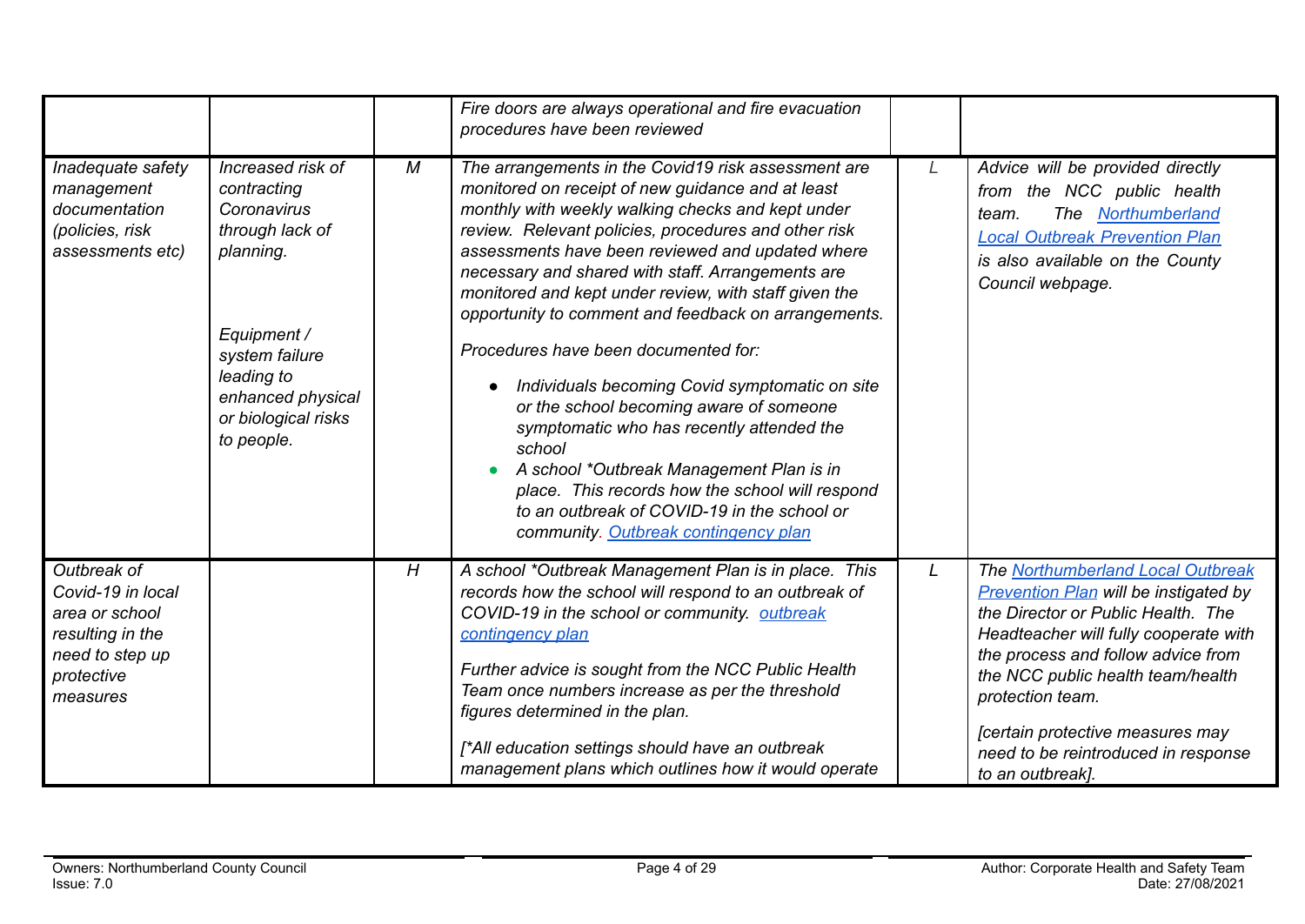|                                                                                                                               |                                                                                                                                                |   | if any of the measures described in the Contingency<br><b>Framework Guidance are implemented.]</b>                                                                                                                                                                                                                                                                                                                                                                                                                                                                                                                                                                                                                                                                                                                                                                                                                                                                                                                                                                                                                                                                                                                                                                                                                                                                                               |   |                                                                                                                                                                                                                                                                                                                                                                                                                                                                                                                                                                                                                                                                                                                                                                                                                                                                                                                                                                                                       |
|-------------------------------------------------------------------------------------------------------------------------------|------------------------------------------------------------------------------------------------------------------------------------------------|---|--------------------------------------------------------------------------------------------------------------------------------------------------------------------------------------------------------------------------------------------------------------------------------------------------------------------------------------------------------------------------------------------------------------------------------------------------------------------------------------------------------------------------------------------------------------------------------------------------------------------------------------------------------------------------------------------------------------------------------------------------------------------------------------------------------------------------------------------------------------------------------------------------------------------------------------------------------------------------------------------------------------------------------------------------------------------------------------------------------------------------------------------------------------------------------------------------------------------------------------------------------------------------------------------------------------------------------------------------------------------------------------------------|---|-------------------------------------------------------------------------------------------------------------------------------------------------------------------------------------------------------------------------------------------------------------------------------------------------------------------------------------------------------------------------------------------------------------------------------------------------------------------------------------------------------------------------------------------------------------------------------------------------------------------------------------------------------------------------------------------------------------------------------------------------------------------------------------------------------------------------------------------------------------------------------------------------------------------------------------------------------------------------------------------------------|
| Inadequate<br>ventilation.<br>Unable to achieve<br>a comfortable (or<br>legal minimum)<br>temperature within<br>the building. | Increase in risk of<br>transmission of<br>Covid19.<br><b>Occupants</b><br>become cold - poor<br>concentration<br>levels impact on<br>learning. | H | We have recorded our own arrangements for ventilating<br>specific areas/spaces in our bubble specific RAs and<br>shared this with staff. Due regard is to be given to the<br>information on how best to maintain ventilation in the<br><b>H&amp;S FAQ document, *HSE information, CIBSE -</b><br>Ventilation Guidance and the latest government<br>guidance for schools.<br>We follow the General principles when using natural<br>ventilation which include opening windows. In cooler<br>weather windows are to be opened just enough to<br>provide constant background ventilation, and opened<br>more fully when unoccupied to purge the air in the space<br>(e.g. between classes, during break and lunch). Rooms<br>should, where possible, be fully ventilated for at least 15<br>minutes prior to and following use.<br>Opening internal doors and corridor skylights also<br>assists with creating a throughput of air. If necessary<br>we will consider using external opening doors (as long<br>as they are not fire doors and where safe to do so)<br>All windows opened high level windows in preference to<br>low level to reduce draughts<br>Seating arranged as far as possible to avoid direct<br>drafts.<br>Mechanical ventilation/heating systems are maintained<br>in accordance with the manufacturers recommendations.<br>Fan heating system had been services cleaned and | L | HSE video on Covid19 and<br>ventilation:<br>https://www.youtube.com/watch?v=hk<br><b>K LZeUGXM</b><br>[*Where Co2 monitors have been<br>issued by DfE as a tool for identifying<br>poorly ventilated areas for<br>improvement, these are only used in<br>accordance with instruction and<br>training provided - see also HSE<br>information provided earlier]<br>Occupied rooms with no ventilation -<br>their use should be avoided.<br>Consider installation of window fans<br>to provide natural ventilation.<br>Ceiling fans/portable fans can be<br>used to aid air flow where there are<br>stagnant air pockets in rooms.<br>Providing flexibility to the school<br>uniform policy to allow additional,<br>suitable indoor clothing to be worn.<br>[Wall mounted fan convector coil<br>heating systems - All schools have<br>been contacted directly by the NCC<br><b>Property Services team to identify</b><br>buildings with this type of system - an<br>inspection of these systems has been |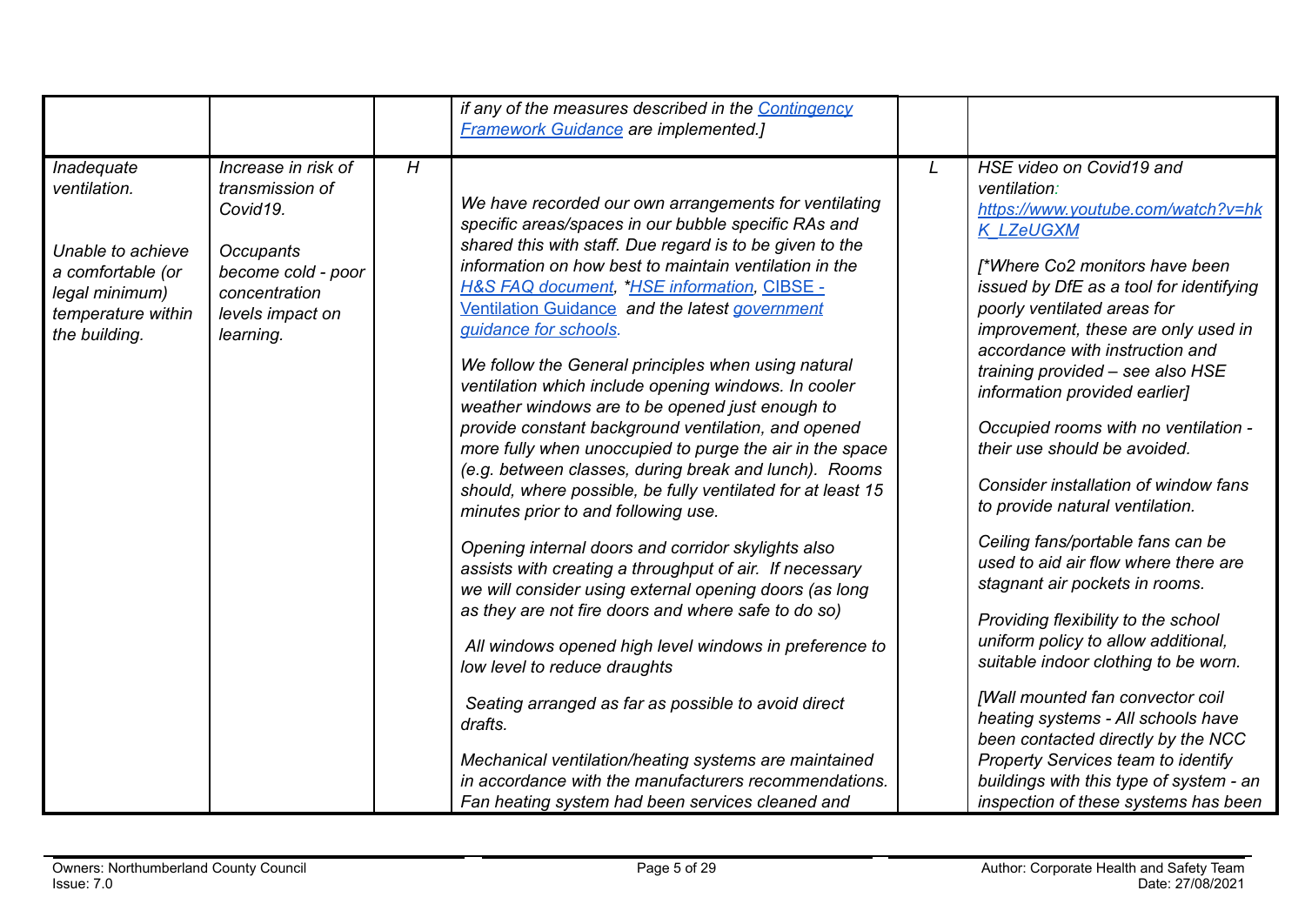|                                                                                                |                                                                                                                             |   | filters changed to ensure it is safe to use with<br>appropriate ventilation in place from end of Spring 1<br>2021 - see next column for details of action<br>Measures are reviewed when events are planned that<br>involve visitors being on site (e.g. school plays).                                                                                                                                                                                                                                                                                                                                                                                                                                                                                                                                                                                                                                                                                                                                                                                                                                                                                                              |   | carried out and further maintenance<br>undertaken where needed. See FAQ<br>for further details or contact Property<br>Services or your heating maintenance<br>company for further advice.]                                                                                                                                                                                                                                                                                                                                                                                                                                                                                   |
|------------------------------------------------------------------------------------------------|-----------------------------------------------------------------------------------------------------------------------------|---|-------------------------------------------------------------------------------------------------------------------------------------------------------------------------------------------------------------------------------------------------------------------------------------------------------------------------------------------------------------------------------------------------------------------------------------------------------------------------------------------------------------------------------------------------------------------------------------------------------------------------------------------------------------------------------------------------------------------------------------------------------------------------------------------------------------------------------------------------------------------------------------------------------------------------------------------------------------------------------------------------------------------------------------------------------------------------------------------------------------------------------------------------------------------------------------|---|------------------------------------------------------------------------------------------------------------------------------------------------------------------------------------------------------------------------------------------------------------------------------------------------------------------------------------------------------------------------------------------------------------------------------------------------------------------------------------------------------------------------------------------------------------------------------------------------------------------------------------------------------------------------------|
| Contact with others<br>who may have<br>Coronavirus<br>Inadvertent<br>transmission to<br>others | Exposure to live<br>virus resulting in<br>contracting<br>Coronavirus.<br>Exacerbation of<br>existing medical<br>conditions. | H | <b>General protective measures across school</b><br>Public health advice on testing, self-isolation and<br>managing confirmed cases of COVID-19 is followed,<br>with protective measures being escalated if there is an<br>outbreak within the school. Anyone travelling from a<br>foreign country must comply with government guidance<br>on self isolation: Travel abroad and coronavirus<br>(COVID-19) - GOV.UK (www.gov.uk)<br>Good hand hygiene is encouraged amongst staff and<br>pupils. Pupils clean their hands regularly, including<br>when they arrive at school, return from breaks, change<br>rooms, before and after eating, after sneezing or<br>coughing. Washing hands thoroughly for 20 seconds<br>with soap and water and or use of alcohol hand rub or<br>sanitiser<br>Good respiratory hygiene is encouraged. Promote the<br>'catch it, bin it, kill it' approach. Disposable tissues are<br>provided along with bins for used tissues and other<br>waste. This waste is bagged and disposed of.<br>Appropriate cleaning regimes are in place, including<br>regular cleaning of areas and equipment with a<br>particular focus on frequently touched surfaces. | M | Notices and information on Covid<br>rules/protective measures are<br>displayed in school.<br>The e-Bug Coronavirus website<br>contains free resources for schools,<br>including materials to encourage good<br>hand and respiratory hygiene.<br>The location of items (e.g. signage,<br>hand sanitiser stations, lidded bins in<br>classrooms and in other key<br>locations) is reviewed and cited with<br>regard to site specific circumstances<br>to ensure ease of use.<br>See: COVID-19: guidance on<br>shielding and protecting people<br>defined on medical grounds as<br>extremely vulnerable<br><b>Pregnant workers model risk</b><br>assessment (to be completed in |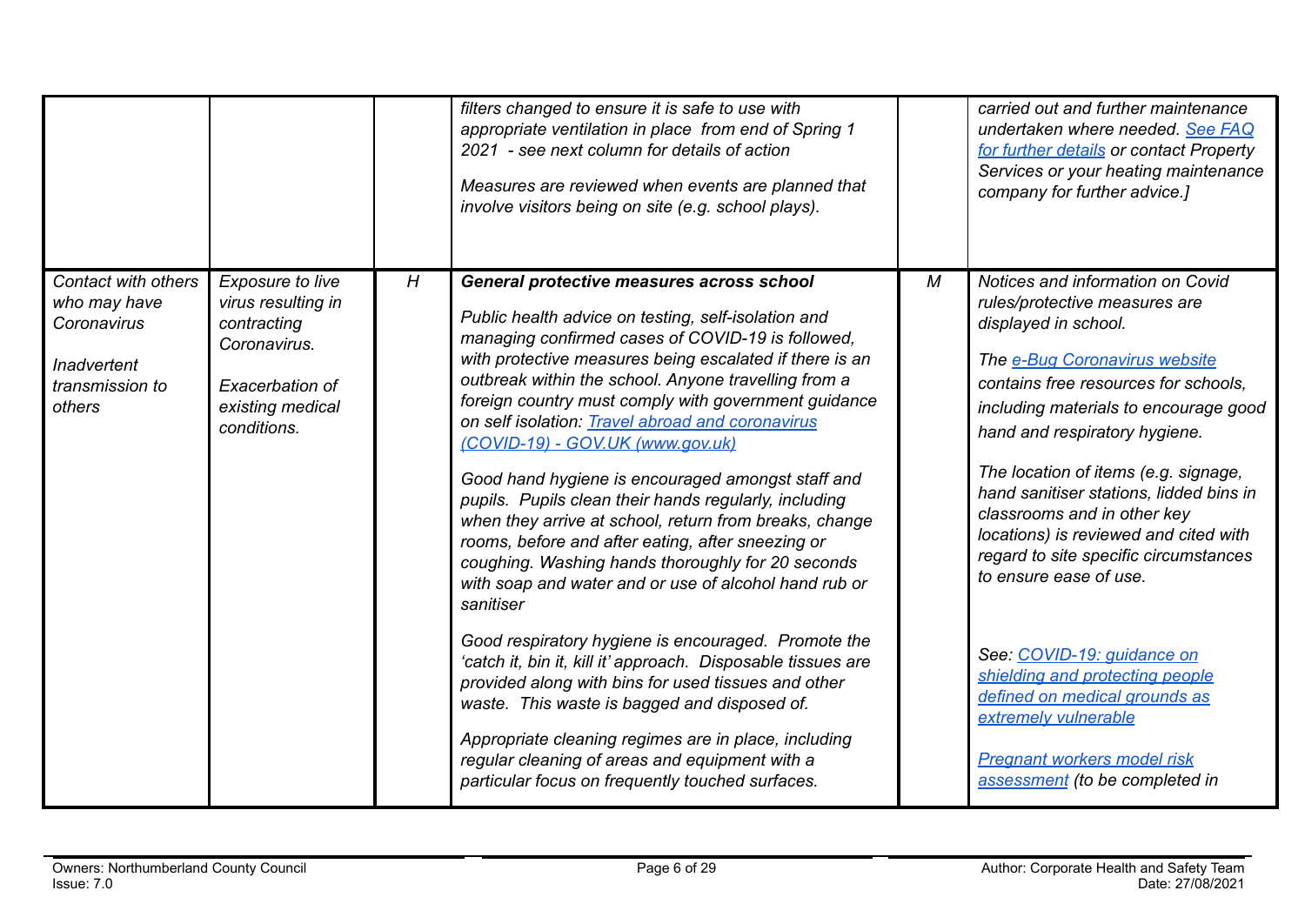| Occupied spaces are well ventilated (see separate<br>section below)<br>Staff maintain social distancing where possible.<br>Face coverings are worn by staff/visitors in accordance<br>with the school's face covering risk assessment and any<br>individual risk assessment [this control should be<br>considered during periods of high transmission of<br>COVID-19, with more stringent use during outbreaks in<br>schools] Visitors are requested to undertake a LFD test<br>prior to attending school.<br>Twice weekly lateral flow device (LFD) testing is carried<br>out by staff to help identify asymptomatic cases.<br>Anyone displaying any symptoms of coronavirus are not<br>permitted on the premises<br>Most staff, and eligible pupils, have now received both<br>Covid19 vaccines. All individuals are encouraged to<br>take up their vaccine, including any booster vaccination,<br>where appropriate. This offers very good protection<br>against the virus to reduce spread and also reduces the<br>chance of a person becoming severely unwell. | conjunction with the above CEV/CV<br>assessment for vulnerable staff).<br>[Schools should be aware that<br>pregnant women from 28 weeks'<br>gestation, or those with underlying<br>health conditions at any gestation,<br>may be at greater risk of severe<br>illness from coronavirus (COVID-19).]<br>See also: Advice for Pregnant<br><b>Workers and COVID-19 vaccination: a</b><br>guide for women of childbearing age.<br>pregnant or breastfeeding (Includes<br>information on additional risk factors<br>for pregnant women, such as age,<br><b>BMI, third trimester, BAME</b><br>background)<br><b>BAME</b> risk assessment<br>Head teachers/Senior managers are<br>to ask staff to inform them |
|---------------------------------------------------------------------------------------------------------------------------------------------------------------------------------------------------------------------------------------------------------------------------------------------------------------------------------------------------------------------------------------------------------------------------------------------------------------------------------------------------------------------------------------------------------------------------------------------------------------------------------------------------------------------------------------------------------------------------------------------------------------------------------------------------------------------------------------------------------------------------------------------------------------------------------------------------------------------------------------------------------------------------------------------------------------------|--------------------------------------------------------------------------------------------------------------------------------------------------------------------------------------------------------------------------------------------------------------------------------------------------------------------------------------------------------------------------------------------------------------------------------------------------------------------------------------------------------------------------------------------------------------------------------------------------------------------------------------------------------------------------------------------------------|
|                                                                                                                                                                                                                                                                                                                                                                                                                                                                                                                                                                                                                                                                                                                                                                                                                                                                                                                                                                                                                                                                     | immediately if their situation changes.                                                                                                                                                                                                                                                                                                                                                                                                                                                                                                                                                                                                                                                                |
| <b>Vulnerable Staff</b>                                                                                                                                                                                                                                                                                                                                                                                                                                                                                                                                                                                                                                                                                                                                                                                                                                                                                                                                                                                                                                             |                                                                                                                                                                                                                                                                                                                                                                                                                                                                                                                                                                                                                                                                                                        |
| (see model CEV/CV individual risk assessment for<br>process/further guidance, including vaccination status)                                                                                                                                                                                                                                                                                                                                                                                                                                                                                                                                                                                                                                                                                                                                                                                                                                                                                                                                                         |                                                                                                                                                                                                                                                                                                                                                                                                                                                                                                                                                                                                                                                                                                        |
| An individual Risk Assessment is in place for staff who<br>are 'clinically extremely vulnerable' (CEV), 'clinically<br>vulnerable' (CV) and pregnant. A separate assessment<br>is in place for those from a BAME background. Reviews                                                                                                                                                                                                                                                                                                                                                                                                                                                                                                                                                                                                                                                                                                                                                                                                                                |                                                                                                                                                                                                                                                                                                                                                                                                                                                                                                                                                                                                                                                                                                        |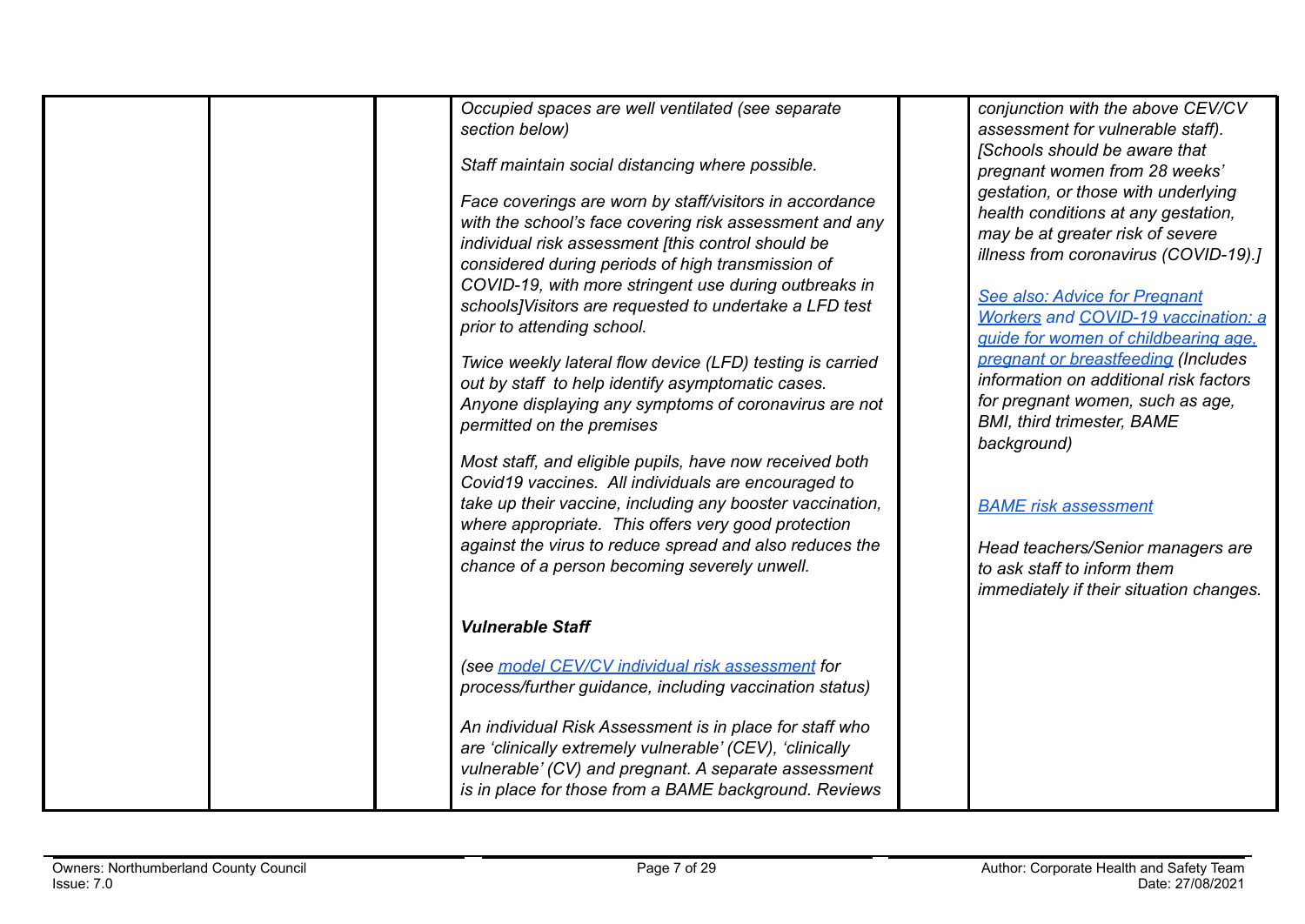| will also take place if there is an outbreak within the   |                                      |
|-----------------------------------------------------------|--------------------------------------|
| school.                                                   |                                      |
|                                                           |                                      |
| Unvaccinated vulnerable staff                             |                                      |
| Where the individual is vulnerable and unvaccinated.      |                                      |
| more robust control measures or reasonable                |                                      |
| adjustments to their role must be made. In relation to    |                                      |
| unvaccinated CEV staff or those who are 28 weeks          |                                      |
| pregnant or more, where the risk cannot be adequately     |                                      |
| reduced, these staff are supported to work from home,     |                                      |
| unless robust control measures or reasonable              |                                      |
| adjustment to their role can be implemented.              |                                      |
|                                                           |                                      |
| Advice is sought from the school's own HR/Occupational    |                                      |
| Health provider and the person consults their physician   |                                      |
| where appropriate.                                        |                                      |
|                                                           |                                      |
| <b>Children</b>                                           |                                      |
| All children, young people and adults follow guidance     |                                      |
| prescribed by this risk assessment in the school setting. |                                      |
|                                                           |                                      |
| Eligible children have now been offered a COVID-19        |                                      |
| vaccination. Clinical studies have shown that young       | Staff to be consulted/trained on any |
| people under 18, including those originally considered to | resultant measures to be introduced  |
| be CEV, are at very low risk of serious illness if they   | as a result of any specific clinical |
| catch the virus. The UK Clinical Review Panel has         | advice for young people/children.    |
| recommended that all children and young people under      | Northumberland EHCP planning Tool    |
| the age of 18 should no longer be considered CEV and      | and Risk Assessment                  |
| should be removed from the Shielded Patient List.         |                                      |
| Department for Health and Social Care provide further     | Where children have an Individual    |
| guidance in their <b>FAQ</b> document.                    | Healthcare Plan, arrangements must   |
|                                                           | be made to ensure that any adults    |
| Those children who may be at a higher risk from           | supervising the child understand and |
| COVID-19 and have been prescribed specific clinical       |                                      |
|                                                           | are familiar with the plan and have  |
| advice, have been identified by the school. The specific  |                                      |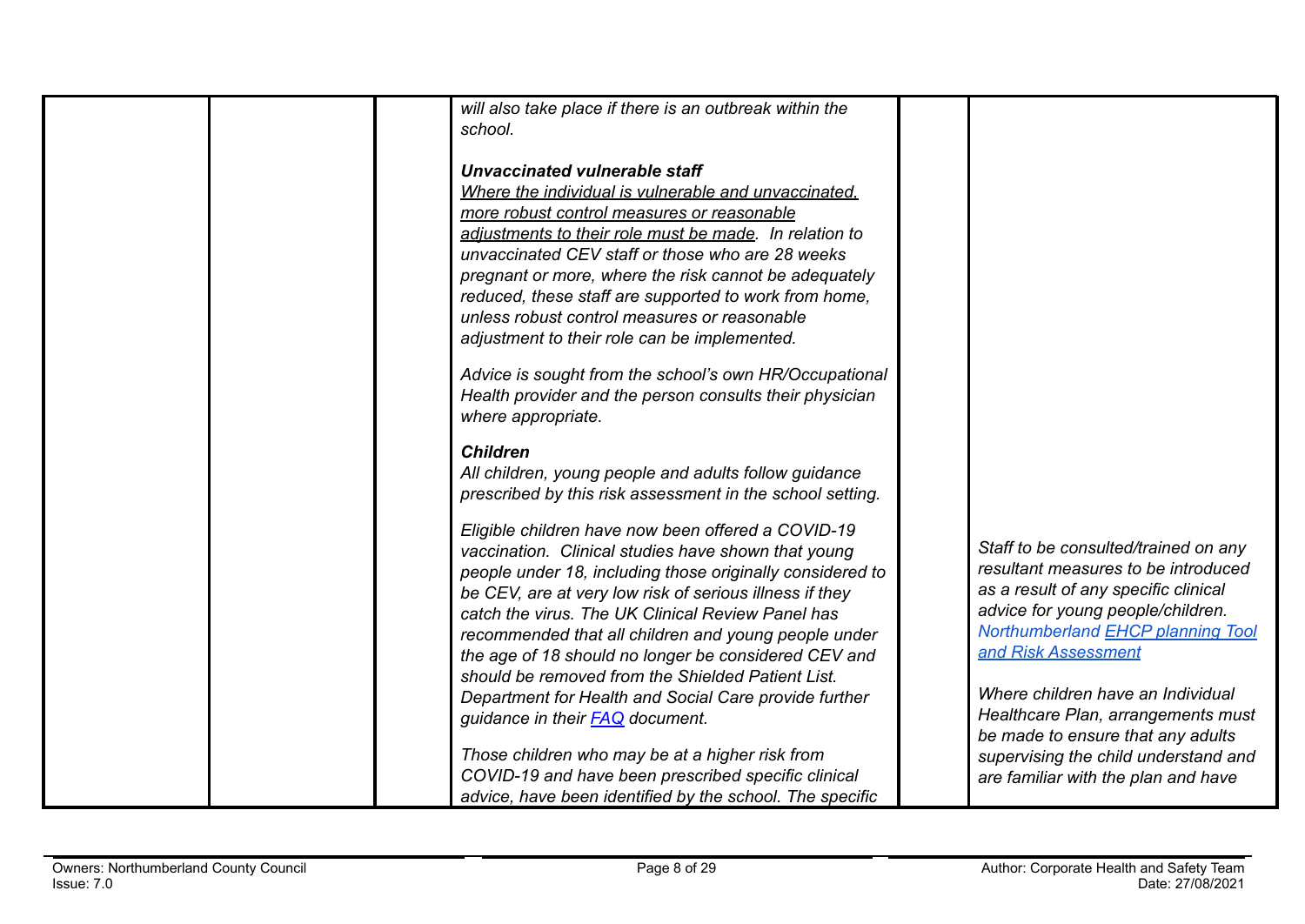|                                                                                                                                                        |                             |   | advice is being followed and taken into account within an<br>individual risk assessments/healthcare plans. The child's<br>parents/carers and where necessary the relevant<br>healthcare professional(s) have been consulted. Remote<br>education is supported where necessary.<br>Individual Healthcare Plans for all pupils are checked to<br>ensure they are up to date and include any specific<br>advice that has been prescribed<br><b>Visitors/Contractors</b><br>When making appointments, contractors/visitors are<br>briefed not to attend school if displaying symptoms of<br>COVID-19. The normal process for recording visitor<br>details to the site is followed. Electronic sign-in devices<br>or pens are regularly cleaned.<br>Reception areas/waiting areas are marked to identify<br>social distancing.<br>Visitor contact information is retained for 21 days to<br>support the NHS test and trace programme (Visitor<br>Audit/Questionnaire). This should include details of all<br>visiting staff- |   | received any training that is indicated<br>to care for the child.<br>Where there are concerns about the<br>health provision for a child or young<br>person, urgent advice must be sought<br>from a healthcare professional.                  |
|--------------------------------------------------------------------------------------------------------------------------------------------------------|-----------------------------|---|-------------------------------------------------------------------------------------------------------------------------------------------------------------------------------------------------------------------------------------------------------------------------------------------------------------------------------------------------------------------------------------------------------------------------------------------------------------------------------------------------------------------------------------------------------------------------------------------------------------------------------------------------------------------------------------------------------------------------------------------------------------------------------------------------------------------------------------------------------------------------------------------------------------------------------------------------------------------------------------------------------------------------|---|----------------------------------------------------------------------------------------------------------------------------------------------------------------------------------------------------------------------------------------------|
| Staff/Pupils<br>displaying<br>symptoms of<br>coronavirus whilst<br>at school<br><u> *symptomatic</u><br>persons are<br>required to have a<br>PCR test] | Others contracting<br>virus | H | Staff/pupils have been instructed they must not attend<br>school if they are symptomatic/test positive.<br>A protocol is in and has been shared with all staff who<br>are clear on what action to take if someone becomes<br>symptomatic whilst at school.<br>PHE guidance on action to take if a person becomes<br>symptomatic on site is followed along with the PHE<br>guidance on 'cleaning and waste'                                                                                                                                                                                                                                                                                                                                                                                                                                                                                                                                                                                                              | М | Ensure home and emergency<br>contacts are up to date.<br>The school has a small supply of PCR<br>home test kits which can be used in<br>very exceptional cases (Coronavirus<br>(COVID-19): test kits for schools and<br><b>FE</b> providers) |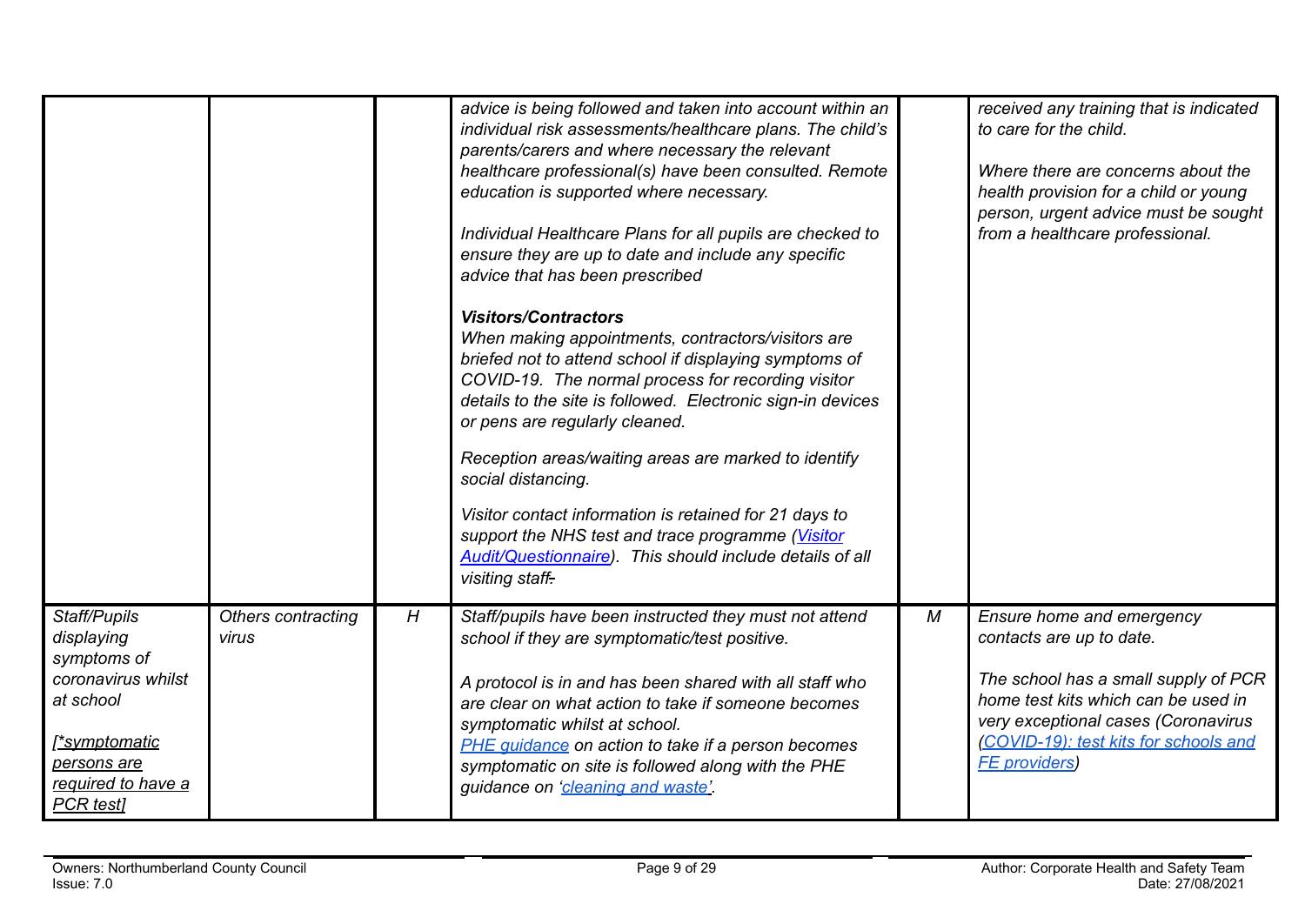| Head Teacher / School Lead / parent / carer is notified<br>immediately and the staff member / pupil is sent home,<br>avoiding public and school Transport where possible,<br>and advised to take an urgent PCR test. If they are<br>seriously ill 999 are contacted.<br>If a child is awaiting collection, they should be moved, if<br>possible, to a room where they can be isolated behind a | <b>Positive staff cases of Covid-19</b><br>confirmed by a PCR test must be<br>recorded via ANVIL, as they may be<br><b>RIDDOR reportable (for schools in</b><br>the H&S SLA and normally utilise<br>ANVIL).                                                                                                                                          |
|------------------------------------------------------------------------------------------------------------------------------------------------------------------------------------------------------------------------------------------------------------------------------------------------------------------------------------------------------------------------------------------------|------------------------------------------------------------------------------------------------------------------------------------------------------------------------------------------------------------------------------------------------------------------------------------------------------------------------------------------------------|
|                                                                                                                                                                                                                                                                                                                                                                                                | Close contacts of a confirmed case                                                                                                                                                                                                                                                                                                                   |
| window should be opened for ventilation. If it is not<br>possible to isolate them, move them to an area which is<br>at least 2 metres away from other people.                                                                                                                                                                                                                                  | NHS Test and Trace will carry out<br>close contact tracing if a PCR test<br>comes back positive.                                                                                                                                                                                                                                                     |
| PPE is only required by staff caring for the child while<br>they await collection in the following circumstances:<br>(see also Symptomatic children action list for schools<br>and Safe working in education, childcare and children's<br>social care settings, including the use of personal<br>protective equipment (PPE))                                                                   | All adults who are fully vaccinated,<br>and children aged between 5 to 18<br>years and 6 months, identified as a<br>close contact, will be advised by NHS<br>Test and Trace to take an LFD test<br>every day for 7 days. They are asked                                                                                                              |
| a fluid resistant (type IIR) face mask should be<br>worn if a distance of 2 metres cannot be<br>maintained                                                                                                                                                                                                                                                                                     | to report the results through the<br><b>Online Reporting System and to the</b><br>school.                                                                                                                                                                                                                                                            |
| if contact is necessary, then disposable gloves,<br>apron and a face mask should be worn<br>eye protection (e.g. visor or goggles) if a risk<br>assessment determines that there is a risk of<br>fluids entering the eye, for example, from<br>coughing, spitting or vomiting.<br>They should wash their hands thoroughly for 20<br>seconds after any contact with someone who is<br>unwell.   | Close contacts can continue to attend<br>school during this period of testing,<br>unless an LFD test comes back<br>if they<br>positive<br>become<br>(or<br>symptomatic)<br>where<br>they must<br>self-isolate and book a PCR test.<br>Unvaccinated adults, and others who<br>do not meet the criteria, must<br>continue to self-isolate for 10 days. |
|                                                                                                                                                                                                                                                                                                                                                                                                | closed door, depending on the age of the child and with<br>appropriate adult supervision if required. Ideally, a                                                                                                                                                                                                                                     |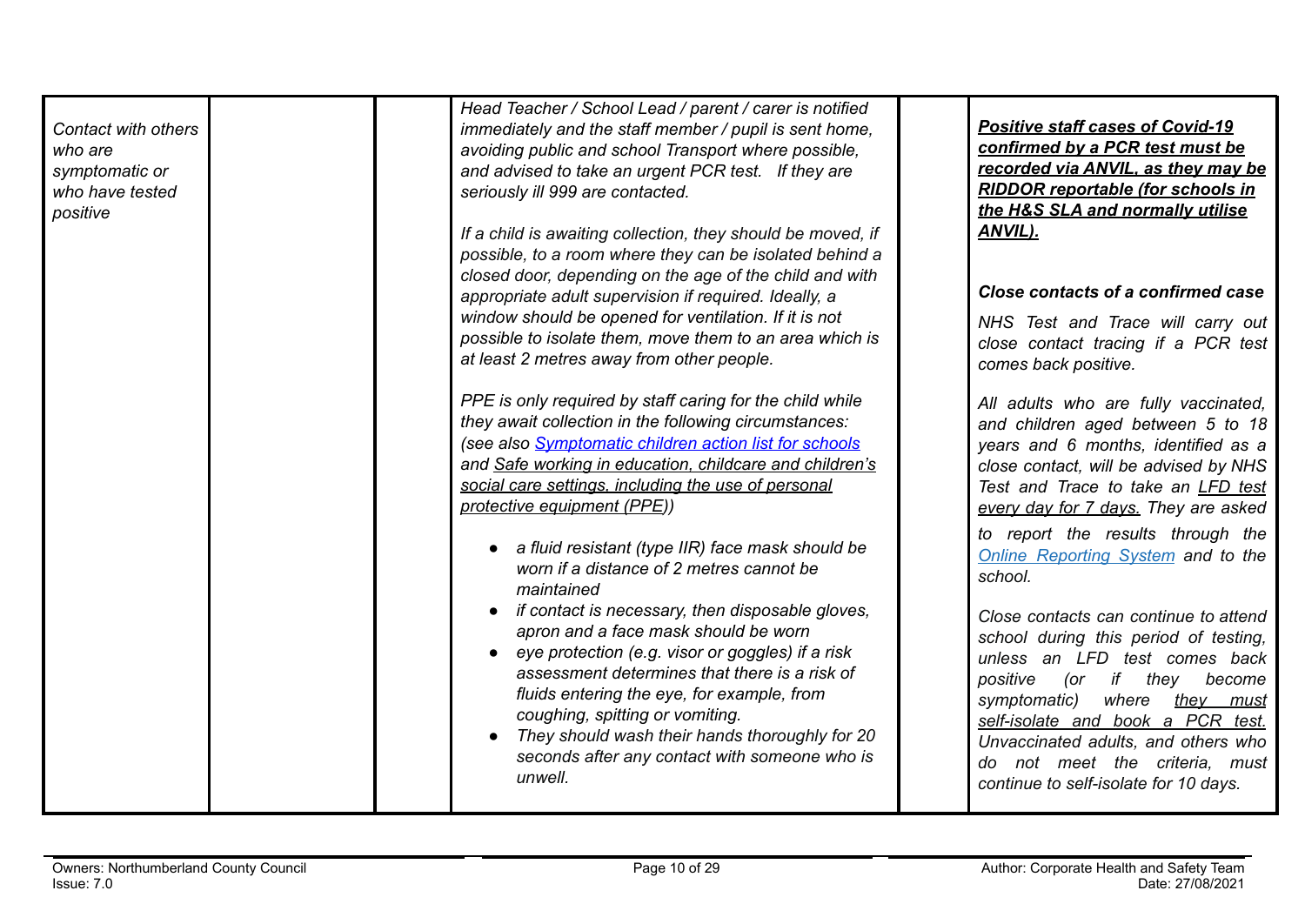|                                                                                                                                  |                                                                                         |   | Any members of staff who have helped someone with<br>symptoms should be vigilant for symptoms and<br>self-isolate and arrange a PCR test if they become<br>symptomatic<br>Staff / pupil or parents / carers are requested to inform<br>the school as soon as they receive their test result<br>(positive or negative).<br>If the PCR test comes back positive, the individual<br>should follow stay at home: quidance for households<br>with possible or confirmed coronavirus (covid-19)<br>infection.<br>Where the staff member / pupil tests negative, they can<br>return to their setting when they are medically fit to do<br>SO.<br><b>[FROM 11 JANUARY, THE REQUIREMENT FOR A</b><br><b>CONFIRMATORY PCR TEST TO BE CARRIED OUT</b><br><b>FOLLOWING A POSITIVE LATERAL FLOW DEVICE</b><br>(LFD) TEST ARE TO BE SUSPENDED. PLEASE SEE<br><b>SECTION ON PAGE 2 FOR FURTHER</b><br><b>INFORMATION.]</b> |   | Further details are included in the<br><b>Operational Guidance for Schools.</b>                                                                         |
|----------------------------------------------------------------------------------------------------------------------------------|-----------------------------------------------------------------------------------------|---|-------------------------------------------------------------------------------------------------------------------------------------------------------------------------------------------------------------------------------------------------------------------------------------------------------------------------------------------------------------------------------------------------------------------------------------------------------------------------------------------------------------------------------------------------------------------------------------------------------------------------------------------------------------------------------------------------------------------------------------------------------------------------------------------------------------------------------------------------------------------------------------------------------------|---|---------------------------------------------------------------------------------------------------------------------------------------------------------|
| All<br>teaching/classroom<br>activities; early<br>years, primary and<br>secondary<br>(see also section<br>on 'Shared<br>Learning | Contracting<br>coronavirus - staff<br>and pupils, passing<br>onto vulnerable<br>persons | H | The following measures are in place;<br>Classrooms are well ventilated [see specific section<br>on ventilation]<br>• A suitable cleaning schedule is in place for<br>desks/chairs/equipment (minimum twice a day)<br>Staff supervise hand hygiene arrangements for<br>younger children and those with additional needs.                                                                                                                                                                                                                                                                                                                                                                                                                                                                                                                                                                                     | L | Review Schools: coronavirus<br>operational guidance<br>Actions for early years and childcare<br>providers during the coronavirus<br>(COVID-19) outbreak |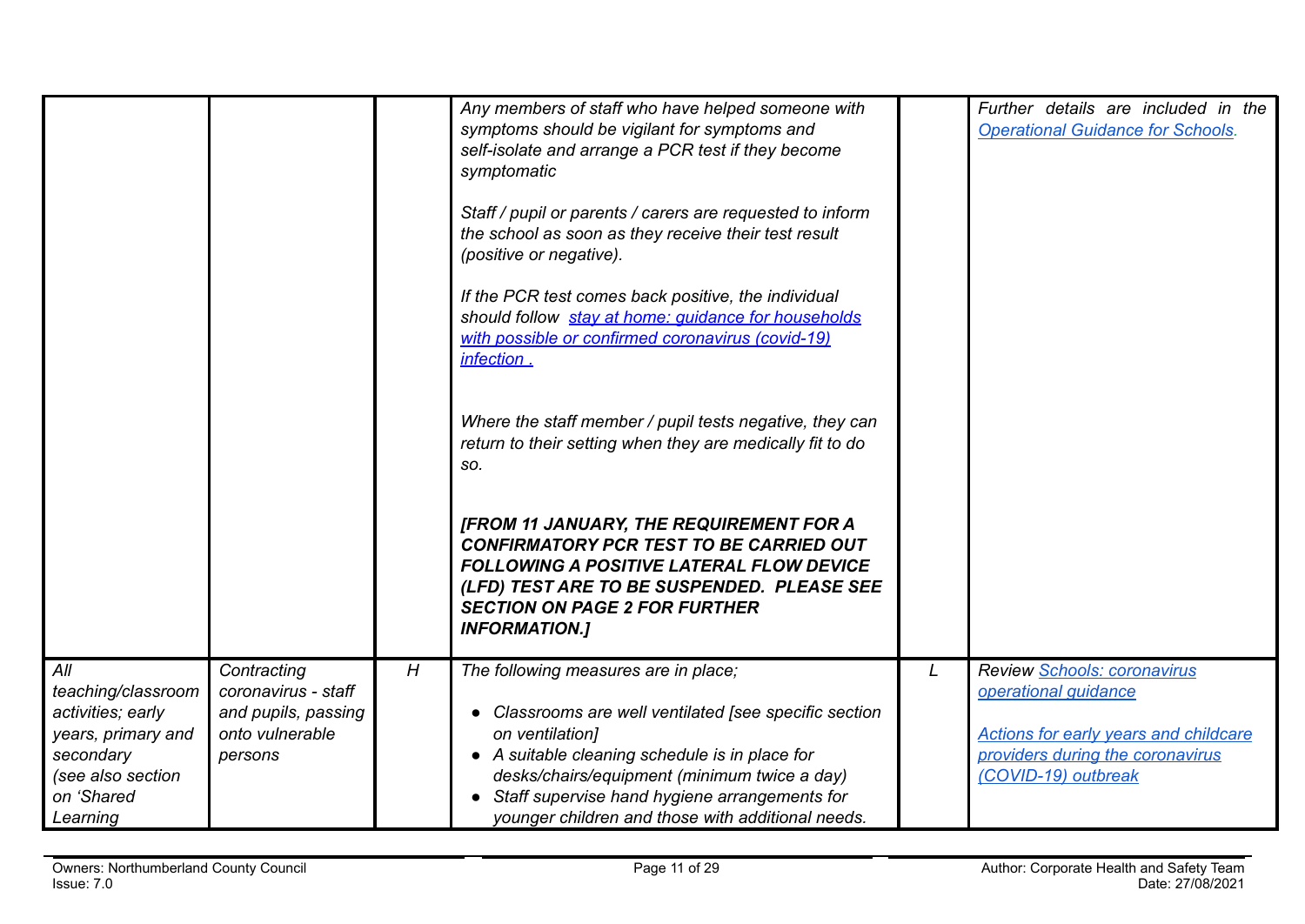| Spaces/practical<br>teaching below) | Measures are in place to ensure more independent<br>older pupils are following good hygiene practices.<br>• Pupils are asked to report if they become unwell and<br>staff informally monitor for presence of symptoms.<br>The school protocol for persons becoming<br>symptomatic on site is followed [add link to<br>document or refer to separate part of risk<br>assessment]<br>• No sharing of stationery (pens, pencils)<br><b>Groupings</b> | Breakfast and after-school provision<br>are provided [delete if appropriate or<br>record arrangements in separate<br>Covid risk assessment for these<br>activities]<br><b>Protective measures for holiday and</b><br>after-school clubs, and other<br>out-of-school settings during the<br>coronavirus (COVID-19) outbreak |
|-------------------------------------|---------------------------------------------------------------------------------------------------------------------------------------------------------------------------------------------------------------------------------------------------------------------------------------------------------------------------------------------------------------------------------------------------------------------------------------------------|----------------------------------------------------------------------------------------------------------------------------------------------------------------------------------------------------------------------------------------------------------------------------------------------------------------------------|
|                                     | Although bubble groups are no longer in place, where<br>natural groupings are achievable, which limit mixing and<br>don't impact on education, this is implemented                                                                                                                                                                                                                                                                                | Science - practical work is in line with<br><b>CLEAPSS</b> Guide to doing practical<br>work during the COVID-19 pandemic.<br>Risk assessments are in place.                                                                                                                                                                |
|                                     | Early years/nursery – children are able to remain in a<br>group in the same space with limited or no mixing with<br>other year groups except in well ventilated space at<br>lunch time. A separate play area is provided. Parental<br>drop off/pick up is done outdoors, where possible.                                                                                                                                                          | On advice from the Public Health<br>Team, bubble groups may need to be<br>reintroduced as an additional<br>protective measure if there is an<br>outbreak in school. Previous<br>arrangements for bubble groups will                                                                                                        |
|                                     | $Yr$ 1-6 – children are able to remain in a group in the<br>same space with limited or no mixing with other year<br>groups. Parental drop off/pick up is done outdoors,<br>where possible.                                                                                                                                                                                                                                                        | be reinstated [record detail of<br>groupings in outbreak plan or add to<br>this risk assessment].                                                                                                                                                                                                                          |
|                                     | The same groups are taught in the same classrooms, to<br>limit the amount of movement around the school and<br>potential contact with other groups.[where this doesn't<br><i>impact on learning]</i><br>Sport and physical education:                                                                                                                                                                                                             | Refer to:<br>guidance on grassroot sports<br>for public and sport<br>providers, safe provision and<br><b>Sport England Guidance</b><br>advice from organisations<br>such as the <b>Association</b> for                                                                                                                     |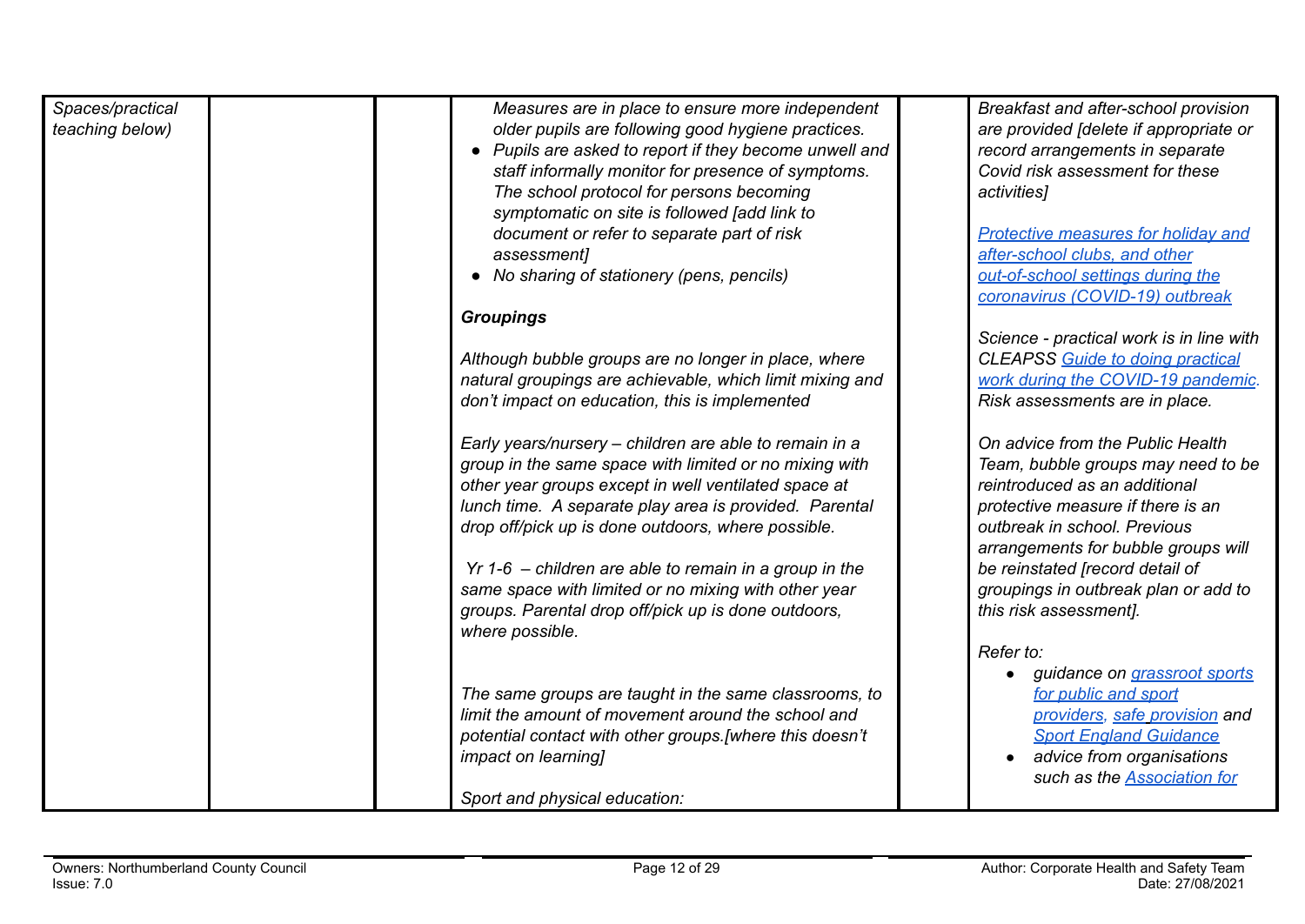|                                                                                                                           |                                                                           |   | Activities proceed in accordance with the advice<br>provided by relevant National Governing Body,<br>sport providers and/or the sports facility<br>Promote good hand hygiene practices and<br>maintain a cleaning regime focusing on<br>frequently touched surfaces.<br>Ventilation is maximised in accordance with the<br>arrangements stated above.<br>Work with external coaches, clubs and<br>organisations for curricular activities are subject<br>to routine risk assessment to confirm that<br>Covid-19 arrangements are safe and appropriate. |   | <b>Physical Education and</b><br>the Youth Sport Trust<br>guidance from Swim England<br>on school swimming and Step<br>4 Covid advice                                                                                                                                                                                                                          |
|---------------------------------------------------------------------------------------------------------------------------|---------------------------------------------------------------------------|---|--------------------------------------------------------------------------------------------------------------------------------------------------------------------------------------------------------------------------------------------------------------------------------------------------------------------------------------------------------------------------------------------------------------------------------------------------------------------------------------------------------------------------------------------------------|---|----------------------------------------------------------------------------------------------------------------------------------------------------------------------------------------------------------------------------------------------------------------------------------------------------------------------------------------------------------------|
| Use of communal<br>areas - toilets,<br>corridors, sports<br>halls, dining hall,<br>outdoor spaces,                        | Contracting<br>coronavirus - staff<br>pupils, visitors,<br>parents/carers | H | Enhanced cleaning takes place within these areas in line<br>with the cleaning schedule (including shared<br>equipment/furniture/frequently touched points).<br>One way circulation routes are in place [if possible].                                                                                                                                                                                                                                                                                                                                  | M | When reviewing areas/spaces<br>consider:<br>Widening routes where possible.<br>Removing unnecessary obstacles.<br>Signing and communications:<br>- markings/signage at entrances<br>- movement intersections.<br>- encouraging people to wait and<br>allow others to pass<br>One-way movement.<br>Separate entry and exit routes.<br>Enlarge access and exits. |
| Staff use of<br>communal<br>areas/working with<br>different groups.<br>Use of supply<br>teachers and<br>temporary workers | Contracting<br>coronavirus - staff<br>pupils, visitors,<br>parents/carers | H | Staff breaks are staggered and staff use their own<br>equipment in designated spaces in classrooms<br>More frequent cleaning of shared spaces should also<br>occur.<br>Measures are applied within shared offices and staff<br>room(s) to maintain social distancing (2m or 1m plus a<br>risk mitigation)*                                                                                                                                                                                                                                             | L | *Review and apply the guidance for<br>working safely in offices if applicable<br>(e.g. receptions and shared offices)<br><b>Offices and contact centres - Working</b><br>safely during coronavirus (COVID-19)<br>- Guidance                                                                                                                                    |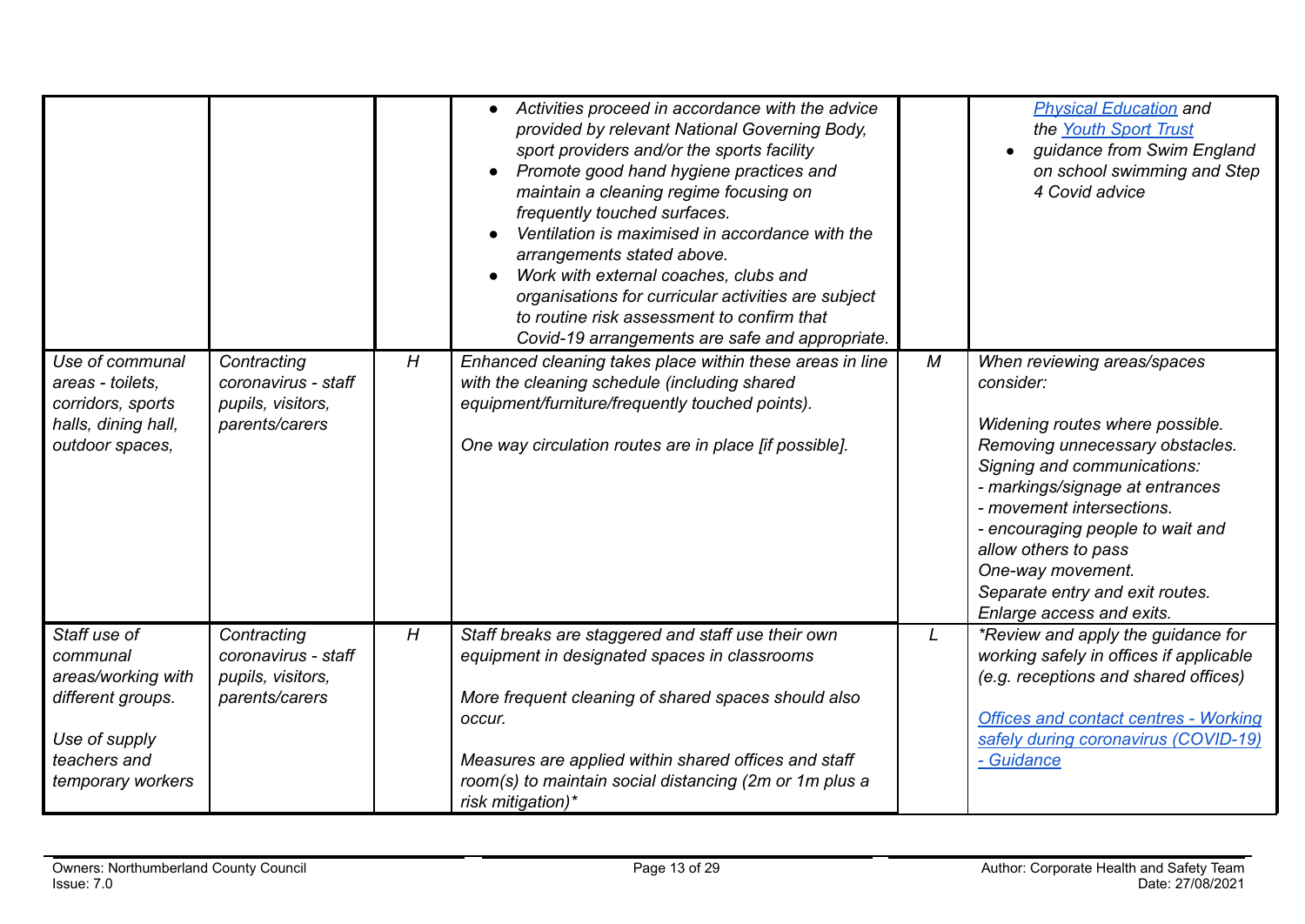| Clear use and cleaning guidance for staff toilets are in<br>place to ensure they are kept clean and social distancing<br>is achieved as much as possible.<br>Staff maintain 2m distance (or 1m plus a risk mitigation)<br>from pupils where possible (especially with other adults             |  |
|------------------------------------------------------------------------------------------------------------------------------------------------------------------------------------------------------------------------------------------------------------------------------------------------|--|
| and older children). Face to face contact within 1m of<br>anyone is minimised-                                                                                                                                                                                                                 |  |
| Temporary staff and visiting staff will be expected to<br>comply with the school's arrangements for managing<br>and minimising risk, continuing to take care to maintain<br>distance from other staff and pupils (where possible). All<br>temporary staff are made aware of the content of the |  |
| Covid risk assessment and any other relevant<br>information as soon as possible after the booking is<br>confirmed.                                                                                                                                                                             |  |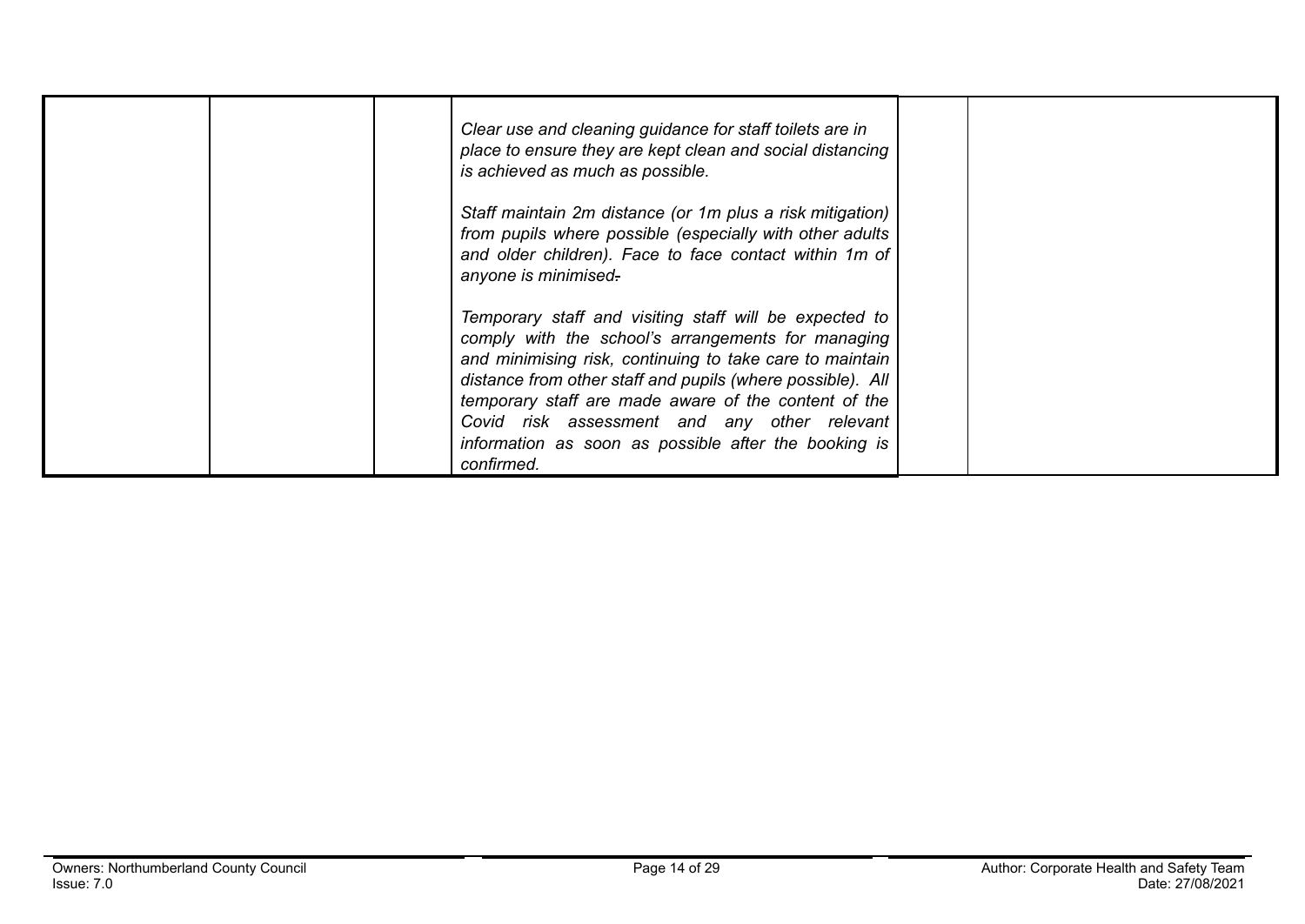| Outdoor education<br>and off-site visits<br>Owners: Northumberland County Council | Contracting<br>coronavirus - staff.<br>pupils, public | H | Offsite activity and educational visits are being<br>conducted in line with relevant coronavirus (COVID-19)<br>secure guidelines and regulations as they relate to each<br>of the home nations. In England this means the following<br>may proceed subject to full and thorough risk<br>assessment ensuring public health advice is followed.<br>• From the start of the 2021/2022 academic year<br>establishments may go on international visits.<br>Day visits and residential visits within the UK may<br>proceed<br>Full and thorough risk assessment is achieved by<br>application of:<br><b>Evolve Generic Risk Assessments** along with;</b><br>the production of an Event Specific Plan to ensure<br>full a thorough risk assessment.<br>Those conducting International Visits ensure that a visit<br>specific "International Travel COVID-19 Plan" is<br>produced and submitted for approval prior to travel.<br>Visit approvals are applied in line with the NCC Code of<br>Practice for Offsite & Educational Visits.<br>Correct application of protocols applied by Evolve<br>ensures adherence to government advice for health and<br>safety guidance on educational visits.<br>Educational Visit Coordinator & Heads receive policy<br>guidance updates and actively check for updates on the<br>Evolve system for updates to the above.<br>Page 15 of 29 | L | Onsite activities do not require the<br>submission of an Evolve form but, like<br>all activities involving significant risk,<br>they must be subject to a suitable and<br>sufficient risk assessment.<br>* Those conducting international visits<br>advised<br>to<br>give<br>careful<br>are<br>consideration to the risk of disruption<br>to education resulting from isolation<br>and testing requirements and also<br>ensuring adequate financial protection<br>in place.<br>** Including but not limited to "the<br>$(COVID-19)$<br>Evolve<br>Coronavirus<br>Generic Risk Assessment. Evolve<br>Generic Risk Assessments take into<br>account the requirements outlined by<br>"Schools"<br>COVID-19<br>operational<br>guidance. Updated 02 December<br>2021"<br>prescribes<br>and<br>broad<br>arrangements as to how these may<br>be applied.<br>As<br>pre-existing<br>practice,<br>per<br>establishments are to review these<br>assessments to ensure the stated<br>arrangements are applied where<br>applicable and reasonable to do so.<br>Visit specific arrangements that are<br>either not specified by or are<br>Author: Corporate Health and Safety Team |
|-----------------------------------------------------------------------------------|-------------------------------------------------------|---|-------------------------------------------------------------------------------------------------------------------------------------------------------------------------------------------------------------------------------------------------------------------------------------------------------------------------------------------------------------------------------------------------------------------------------------------------------------------------------------------------------------------------------------------------------------------------------------------------------------------------------------------------------------------------------------------------------------------------------------------------------------------------------------------------------------------------------------------------------------------------------------------------------------------------------------------------------------------------------------------------------------------------------------------------------------------------------------------------------------------------------------------------------------------------------------------------------------------------------------------------------------------------------------------------------------------------------------------------------------------------|---|---------------------------------------------------------------------------------------------------------------------------------------------------------------------------------------------------------------------------------------------------------------------------------------------------------------------------------------------------------------------------------------------------------------------------------------------------------------------------------------------------------------------------------------------------------------------------------------------------------------------------------------------------------------------------------------------------------------------------------------------------------------------------------------------------------------------------------------------------------------------------------------------------------------------------------------------------------------------------------------------------------------------------------------------------------------------------------------------------------------------------------------------------------------------|
| Issue: 7.0                                                                        |                                                       |   |                                                                                                                                                                                                                                                                                                                                                                                                                                                                                                                                                                                                                                                                                                                                                                                                                                                                                                                                                                                                                                                                                                                                                                                                                                                                                                                                                                         |   | Date: 27/08/2021                                                                                                                                                                                                                                                                                                                                                                                                                                                                                                                                                                                                                                                                                                                                                                                                                                                                                                                                                                                                                                                                                                                                                    |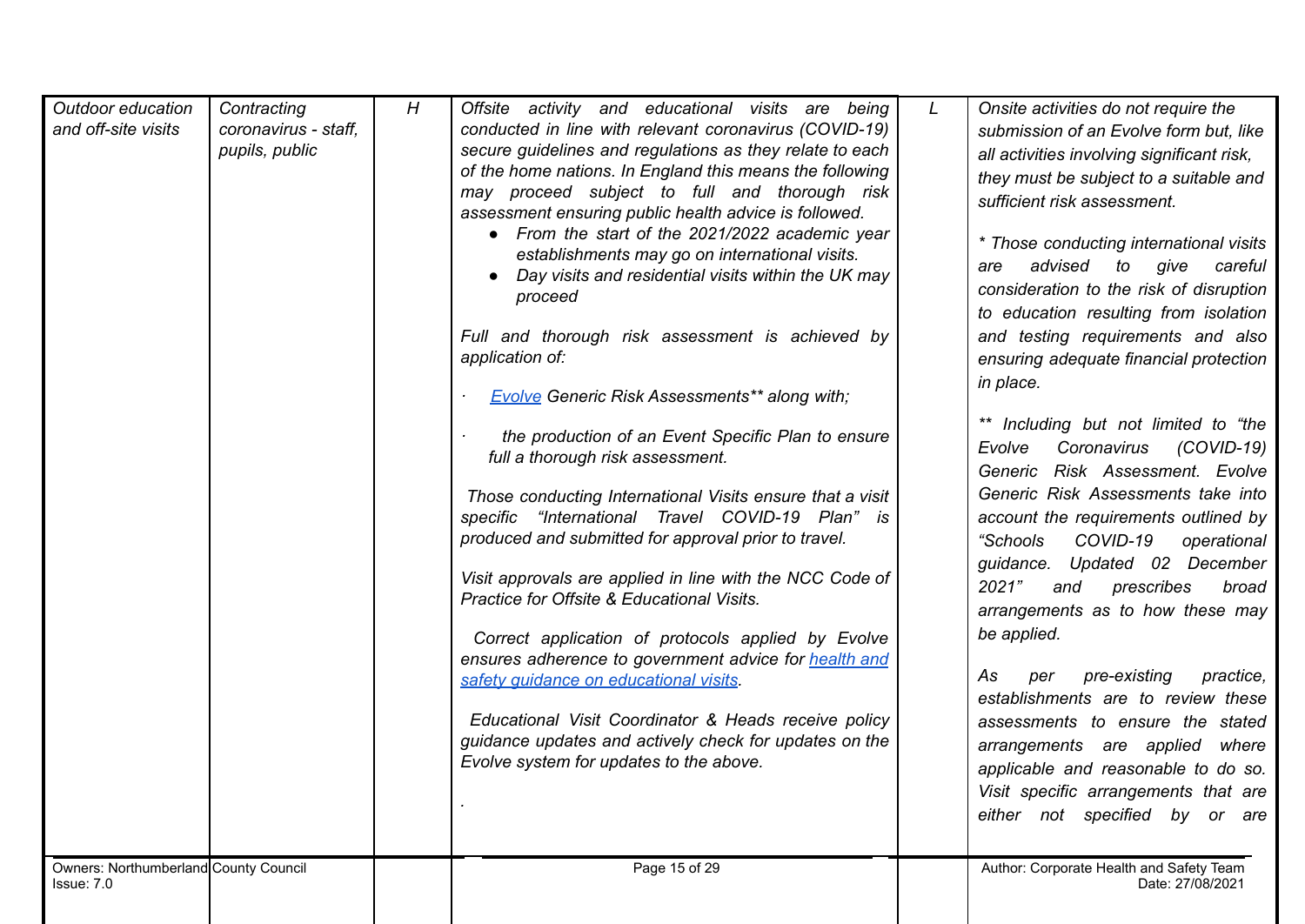|                                                                  |                                                       |   |                                                                                                                                                                                                                                                                                                                                                                                                                                                                                                |   | the<br>risk<br>prompted<br>by<br>generic<br>assessments are to be set out in                                                                                                                                     |
|------------------------------------------------------------------|-------------------------------------------------------|---|------------------------------------------------------------------------------------------------------------------------------------------------------------------------------------------------------------------------------------------------------------------------------------------------------------------------------------------------------------------------------------------------------------------------------------------------------------------------------------------------|---|------------------------------------------------------------------------------------------------------------------------------------------------------------------------------------------------------------------|
|                                                                  |                                                       |   |                                                                                                                                                                                                                                                                                                                                                                                                                                                                                                |   | Event Specific Plan.                                                                                                                                                                                             |
| Play activities                                                  | Contracting<br>coronavirus - staff<br>and pupils      | H | Existing school play risk assessment has been reviewed<br>and shared with staff.<br>Toys and play equipment are included in the cleaning<br>schedule. For large outdoor play equipment, which is<br>difficult to clean, good hand hygiene is adopted before<br>and after breaktime.                                                                                                                                                                                                            | L |                                                                                                                                                                                                                  |
|                                                                  |                                                       |   | The use of equipment which can't be cleaned easily is<br>avoided or minimised where possible.                                                                                                                                                                                                                                                                                                                                                                                                  |   |                                                                                                                                                                                                                  |
| Provision of school<br>meals service                             | Contracting<br>coronavirus - staff,<br>pupils         |   | The school kitchen is fully open and normal legal<br>requirements will apply. Kitchen operations comply with<br>the guidance for food businesses on coronavirus<br>(COVID-19)<br>Catering staff are aware of the content of this risk<br>assessment and the measures required for use of<br>communal staff areas have been implemented e.g., for<br>toilets/staff room/changing rooms. [see also section on<br>use of communal areas]                                                          |   | Risk assessments have been<br>reviewed and updated where required<br>(both for catering activities and dining<br>hall arrangements, such as additional<br>cleaning, wearing face masks when<br>serving children) |
| Parents/carers<br>picking<br>up/collecting pupils<br>from school | Contracting<br>coronavirus - staff,<br>pupils, public | H | Parents are not permitted into the school building to<br>hand over children [including nursery/early years if this<br>can be done outdoors]. During periods of high<br>transmission, parents are requested to wear face<br>coverings during busy times whilst on school premises.<br>Supervising staff maintain social distancing with parents<br>and have access to a face mask.<br>School digital communications channels are used to<br>engage and advise parents on protective steps being | L |                                                                                                                                                                                                                  |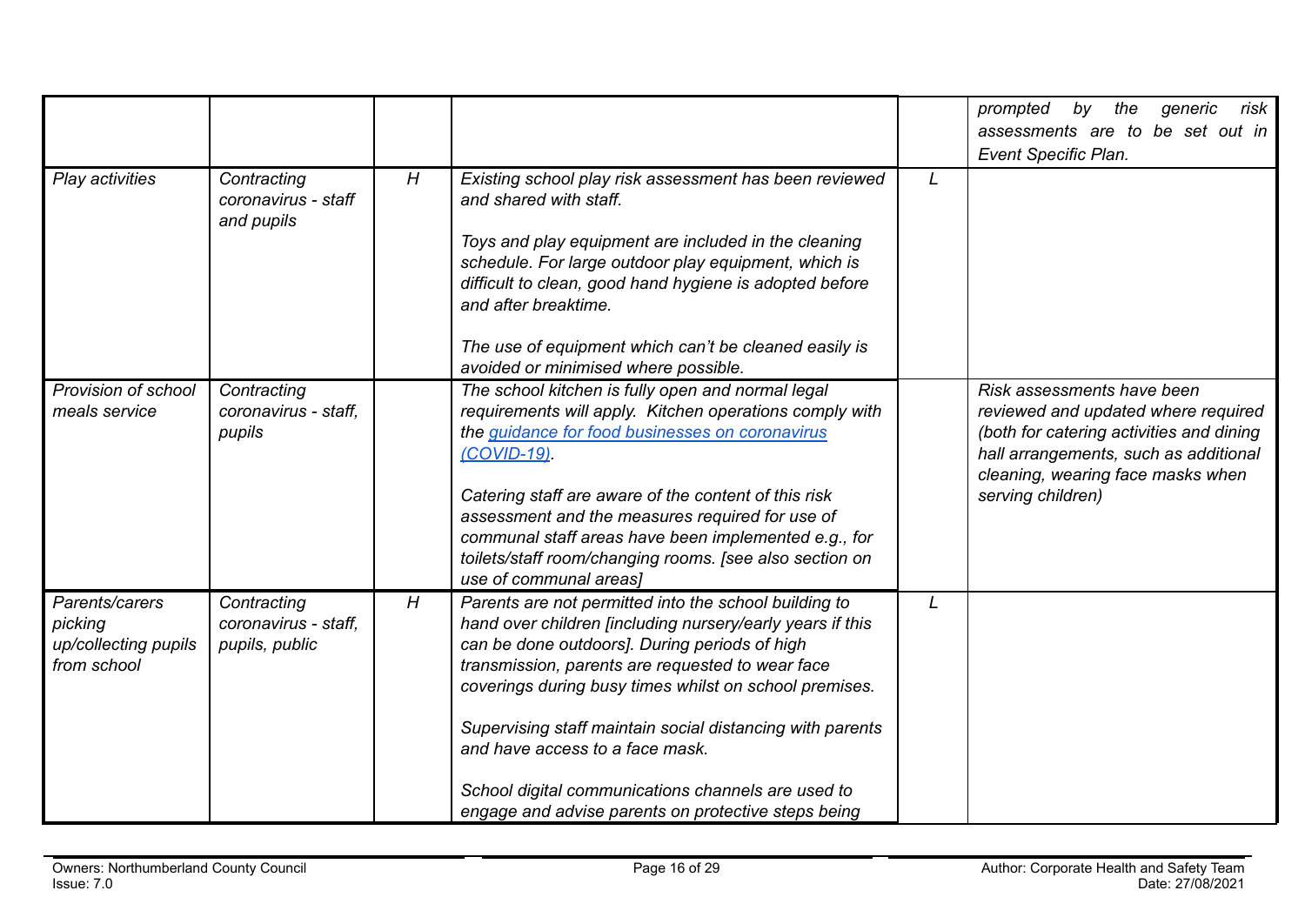|                                                         |                                                                      |   | taken and associated requirements, such as not                                                                                                                                                                                                                                                                                                                                                                                                                                                                                                                                                                                                                                                                                                                                                                                                                                                                                                                                                                                                                                                                                                                                     |   |                                                                                                                                                                                                                                                                                                                                                                    |
|---------------------------------------------------------|----------------------------------------------------------------------|---|------------------------------------------------------------------------------------------------------------------------------------------------------------------------------------------------------------------------------------------------------------------------------------------------------------------------------------------------------------------------------------------------------------------------------------------------------------------------------------------------------------------------------------------------------------------------------------------------------------------------------------------------------------------------------------------------------------------------------------------------------------------------------------------------------------------------------------------------------------------------------------------------------------------------------------------------------------------------------------------------------------------------------------------------------------------------------------------------------------------------------------------------------------------------------------|---|--------------------------------------------------------------------------------------------------------------------------------------------------------------------------------------------------------------------------------------------------------------------------------------------------------------------------------------------------------------------|
| Use of School<br>Transport (external<br>provision only) | Contracting<br>coronavirus - staff.<br>pupils, transport<br>provider | H | attending if they or their child is symptomatic.<br>Steps taken to ensure anyone who becomes<br>symptomatic does not use School Transport.<br>The school encourages pupils to walk or cycle to school<br>where possible.<br>Providers have taken steps to adapt vehicle use in<br>accordance with NCC School Transport Risk<br><b>Assessment for Coronavirus.</b><br>A review has been undertaken by the school of<br>dedicated transport use and consideration has been<br>given to:<br>• Maintaining groupings where possible so pupils sit<br>within the year groups. [this measure will help in<br>reducing the risk of transmission and assist if bubble<br>groups needs to be reintroduced if there is an<br>outbreak - see outbreak management plan].<br>• The use of hand sanitiser before boarding and after<br>disembarking is encouraged via messages to<br>parents.<br>• ensuring good ventilation of fresh air wherever<br>possible by keeping windows, or roof lights, on<br>transport, open<br>Where staff are required to assist with accessing<br>transport and fitting of seat belts/restraints, where<br>possible only those normally working directly with the | M | Children under the age of 3 should<br>not wear face coverings. Children<br>aged from 3-10 can wear face<br>coverings if they are able to handle it<br>as directed, but they are not required<br>to.<br>Home to school transport is in line<br>with current guidance: Dedicated<br><b>Transport to schools and colleges</b><br><b>COVID-19 operational quidance</b> |
|                                                         |                                                                      |   | pupil provide such support.                                                                                                                                                                                                                                                                                                                                                                                                                                                                                                                                                                                                                                                                                                                                                                                                                                                                                                                                                                                                                                                                                                                                                        |   |                                                                                                                                                                                                                                                                                                                                                                    |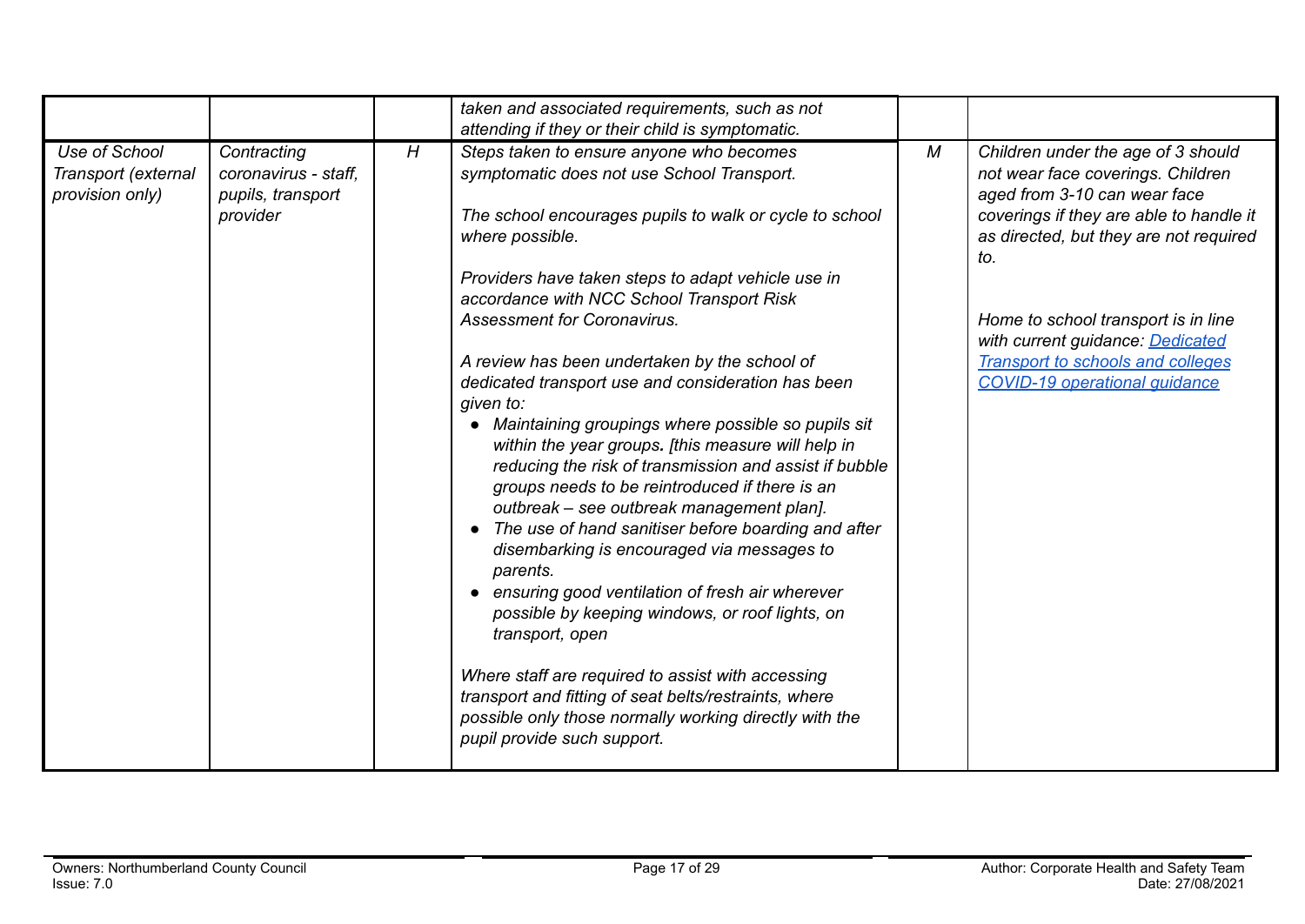| Staff travelling to<br>and from work.                                         | Contracting<br>coronavirus,<br>spread of virus | H | Those using public transport are identified and<br>encouraged to refer to governments safer travel<br>quidance for passengers.<br>In particular:<br>Wear a face covering when using public<br>transport, travelling in a taxi or a private vehicle<br>with others.<br>wash your hands often with soap and water for at<br>least 20 seconds or use an alcohol-based hand<br>sanitiser                                                                                                                                                                                                                                                                                                                                                                                                                                                                                                               | M | <b>Review Guidance:</b><br>How to wear and make a cloth face<br>covering<br>Coronavirus (COVID-19): UK<br>transport and travel advice                                                                                                                                                                                    |
|-------------------------------------------------------------------------------|------------------------------------------------|---|----------------------------------------------------------------------------------------------------------------------------------------------------------------------------------------------------------------------------------------------------------------------------------------------------------------------------------------------------------------------------------------------------------------------------------------------------------------------------------------------------------------------------------------------------------------------------------------------------------------------------------------------------------------------------------------------------------------------------------------------------------------------------------------------------------------------------------------------------------------------------------------------------|---|--------------------------------------------------------------------------------------------------------------------------------------------------------------------------------------------------------------------------------------------------------------------------------------------------------------------------|
| Children who are<br>non-compliant /<br>displaying<br>challenging<br>behaviour | Contracting<br>coronavirus - staff.<br>pupils  | М | Children who are symptomatic do not attend school.<br>Effective infection control strategies are in place<br>including measures to minimise contact with those who<br>become symptomatic whilst at school.<br>Current school arrangements including behaviour policy,<br>availability of trained staff and preventative approaches<br>are reviewed/updated taking account of suggested<br>school rules within Government Guidance. Policy<br>communicated to staff, children/pupils and<br>parents/carers.<br>All schools have access to NCC SEN Support Services<br>to accommodate and support learners with SEND who<br>are attending. Provision includes support in reviewing<br>and determining reasonable adjustments within plans for<br><b>EHCP</b> learners.<br>Staff working with pupils who spit uncontrollably are<br>given more opportunities to wash their hands than other<br>staff. | L | For further information visit: NCC<br>Local SEND Offering 0-25 yrs.<br>All risk assessments, behaviour crisis<br>plans and EHCPs include valid<br>COVID-19 controls.<br>Advice given on the use of restrictive<br>physical interventions by front line<br>staff (available from Inclusive<br><b>Education Services).</b> |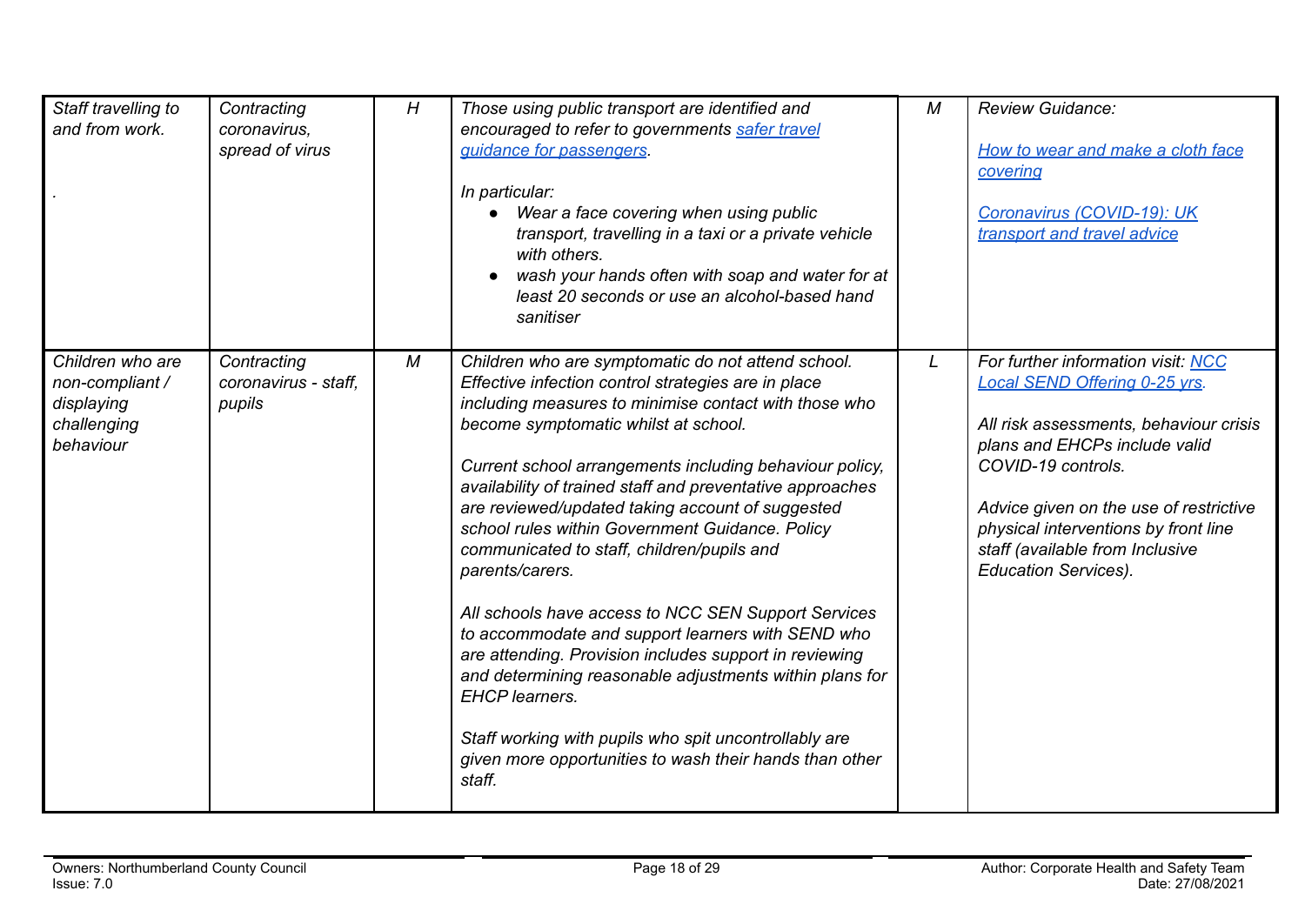|                             |                                                                                              |   | Pupils who regularly who use saliva as a sensory<br>stimulant or who struggle with 'catch it, bin it, kill it' are<br>also given more opportunities to wash their hands where<br>appropriate.                                                                                                                                                                                                                                                                                                                                                                                                                                                                                                                                   |   |                                                                                                                                                                                                                                                                                                                                                                                                                                                                                                                                                                                     |
|-----------------------------|----------------------------------------------------------------------------------------------|---|---------------------------------------------------------------------------------------------------------------------------------------------------------------------------------------------------------------------------------------------------------------------------------------------------------------------------------------------------------------------------------------------------------------------------------------------------------------------------------------------------------------------------------------------------------------------------------------------------------------------------------------------------------------------------------------------------------------------------------|---|-------------------------------------------------------------------------------------------------------------------------------------------------------------------------------------------------------------------------------------------------------------------------------------------------------------------------------------------------------------------------------------------------------------------------------------------------------------------------------------------------------------------------------------------------------------------------------------|
| Personal care<br>activities | Contracting<br>coronavirus or<br>passing onto<br>vulnerable or<br>shielded children          | H | Most staff and CEV pupils have now been double<br>vaccinated. Social distancing is implemented where<br>possible.<br>Children who normally receive support from the special<br>school nurse or children's community nurse will require<br>an individual risk assessment. This assessment should<br>include input from the parents/carers and healthcare<br>professionals. Reference to any care tasks and specific<br>PPE requirements for these tasks should be recorded<br>and implemented.<br>Any queries are directed to the school nurse.<br>Staff know how to safely put on and take off PPE.<br>PHE guidance on <b>Putting on PPE</b> ; and <b>Taking off PPE</b> is<br>followed by all staff undertaking personal care. | L | PPE requests/shortages in PPE are<br>raised with the Schools Organisation<br>and Resources Team.<br>No additional PPE is generally<br>needed other than that already<br>identified via risk assessment.<br>Specific PPE/training is required for<br>staff providing personal care involving<br>an aerosol generating procedure<br>(AGP) - advice is provided by the<br>school nurse and a risk assessment<br>produced. Specific detailed guidance<br>and requirements when performing<br>AGPs is included is: Safe Working<br>in education, childcare and children's<br>social care |
| Use of hand<br>sanitiser    | Ingestion of hand<br>sanitiser.<br>Alcohol vapours<br>ignited resulting in<br>burns to hands | M | Always wash hands with soap and hot/warm water<br>wherever possible.<br>Where hand sanitizer is used, it contains a minimum of<br>60% alcohol. It is kept out of the reach of children and<br>used with staff supervision due to the risk of ingestion.<br>A safety data sheet and COSHH risk assessment are in<br>place for its use.<br>When using alcohol-based hand sanitisers make sure all<br>liquid is evaporated before smoking, touching any                                                                                                                                                                                                                                                                            | L | Bulk supplies of alcohol gel are stored<br>appropriately as flammable<br>substances and the fire risk<br>assessment has been updated<br>accordingly.                                                                                                                                                                                                                                                                                                                                                                                                                                |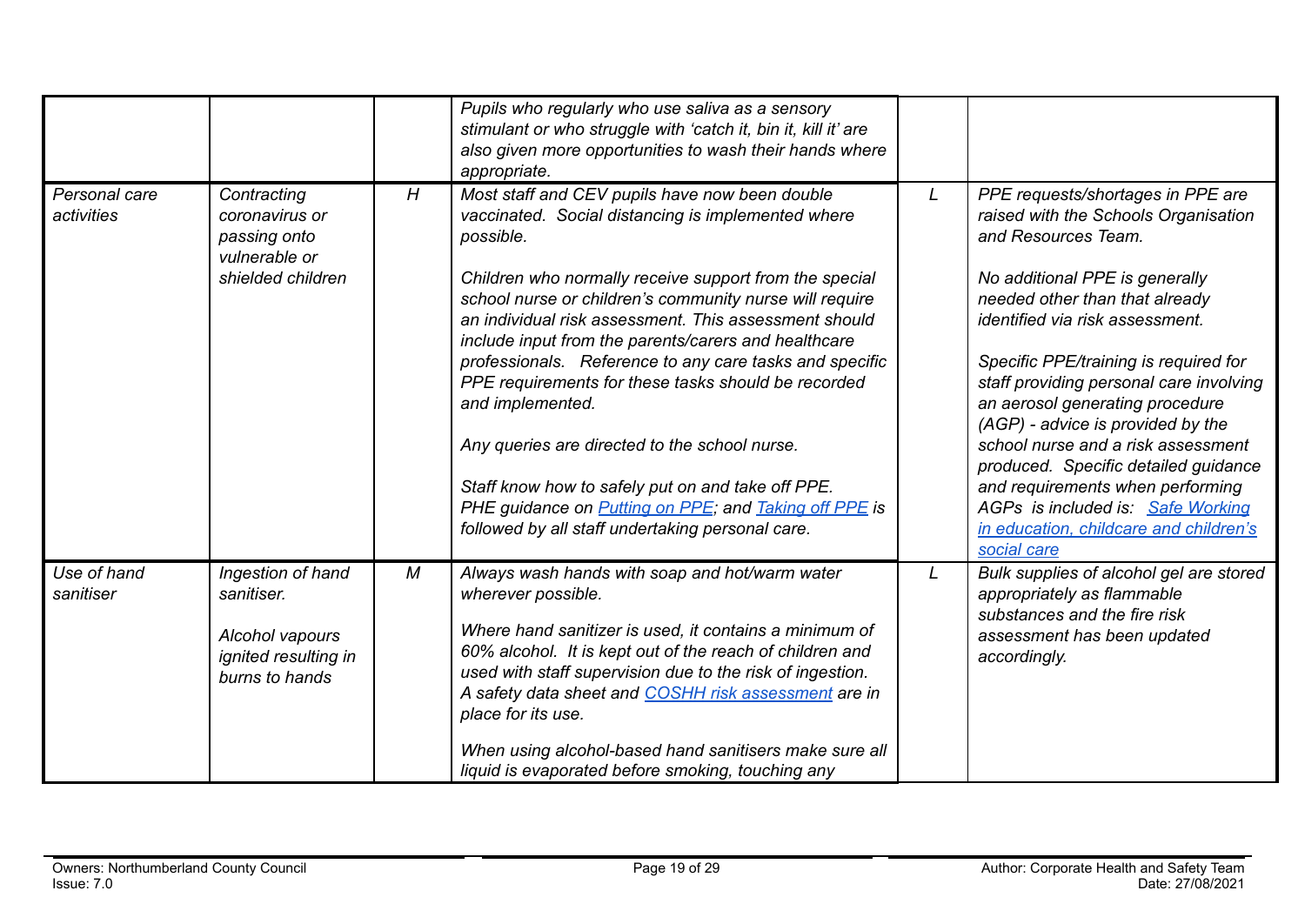|                                                                             |                            |   | electrical equipment or metal surfaces which may result<br>in a static shock, or any other source of ignition.<br>Skin friendly skin cleaning wipes can be used as an<br>alternative                                                                                                                                                                                                                                                                                                                                                                                                                                                                                                                                                                                                                                                                                                                                                                                                                                                                                                                                                                  |   |                                                                                                                                                                                                                                                                                                                                                                                                                                                                                                                                                                                                                                                                                                                                                                                                                                                                        |
|-----------------------------------------------------------------------------|----------------------------|---|-------------------------------------------------------------------------------------------------------------------------------------------------------------------------------------------------------------------------------------------------------------------------------------------------------------------------------------------------------------------------------------------------------------------------------------------------------------------------------------------------------------------------------------------------------------------------------------------------------------------------------------------------------------------------------------------------------------------------------------------------------------------------------------------------------------------------------------------------------------------------------------------------------------------------------------------------------------------------------------------------------------------------------------------------------------------------------------------------------------------------------------------------------|---|------------------------------------------------------------------------------------------------------------------------------------------------------------------------------------------------------------------------------------------------------------------------------------------------------------------------------------------------------------------------------------------------------------------------------------------------------------------------------------------------------------------------------------------------------------------------------------------------------------------------------------------------------------------------------------------------------------------------------------------------------------------------------------------------------------------------------------------------------------------------|
|                                                                             |                            |   |                                                                                                                                                                                                                                                                                                                                                                                                                                                                                                                                                                                                                                                                                                                                                                                                                                                                                                                                                                                                                                                                                                                                                       |   |                                                                                                                                                                                                                                                                                                                                                                                                                                                                                                                                                                                                                                                                                                                                                                                                                                                                        |
| <b>Insufficient</b><br>cleaning/exposure<br>to virus on<br>objects/surfaces | Contracting<br>coronavirus | H | Increased cleaning to take place using standard<br>cleaning products (minimum twice a day). Additional<br>cleaning hours/resources have been arranged with the<br>priority being for frequently touched areas. Cleaning<br>staff are briefed on the amended cleaning schedule, and<br>records kept of cleaning undertaken.<br>In particular, objects and surfaces that are touched<br>regularly are frequently cleaned and disinfected.<br>Staff wash hands if handling pupils' homework/books.<br>Classrooms are cleaned in line with cleaning schedule.<br>Bins for tissues are emptied throughout the day.<br>Where there is a suspected or confirmed case of<br>COVID-19 within the school, the school procedure for<br>dealing with this scenario is implemented, which<br>incorporates the PHE guidance on 'cleaning and waste'<br>(ensure cleaning products used comply with this<br>guidance). Staff wear disposable gloves and aprons as<br>a minimum. Hands are washed with soap and water for<br>20 seconds when all PPE is removed.<br>Staff know how to put on and take off PPE correctly:<br>PHE - Putting on PPE; PHE - Taking off PPE | L | A supply of antibacterial wipes/alcohol<br>gel is made available in school<br>(including classrooms) to encourage<br>staff/pupils to help maintain<br>cleanliness in personal work areas.<br>Cleaning products used in teaching<br>areas etc are those normally used by<br>cleaning staff - a safety data sheet<br>and COSHH risk assessment are in<br>place for each product.<br>Bleach should be avoided, and a<br>suitable alternative product(s) used. If<br>schools are advised to use a<br>bleach-based product, only bleach<br>sprays should be used. Its use must<br>be strictly controlled, and it must not<br>be mixed with other cleaning products<br>due to the risk of chlorine gas being<br>liberated. The safety data sheet and<br>COSHH risk assessment must be in<br>place prior to use and shared with<br>staff.<br>See sample COSHH risk assessment |
|                                                                             |                            |   |                                                                                                                                                                                                                                                                                                                                                                                                                                                                                                                                                                                                                                                                                                                                                                                                                                                                                                                                                                                                                                                                                                                                                       |   |                                                                                                                                                                                                                                                                                                                                                                                                                                                                                                                                                                                                                                                                                                                                                                                                                                                                        |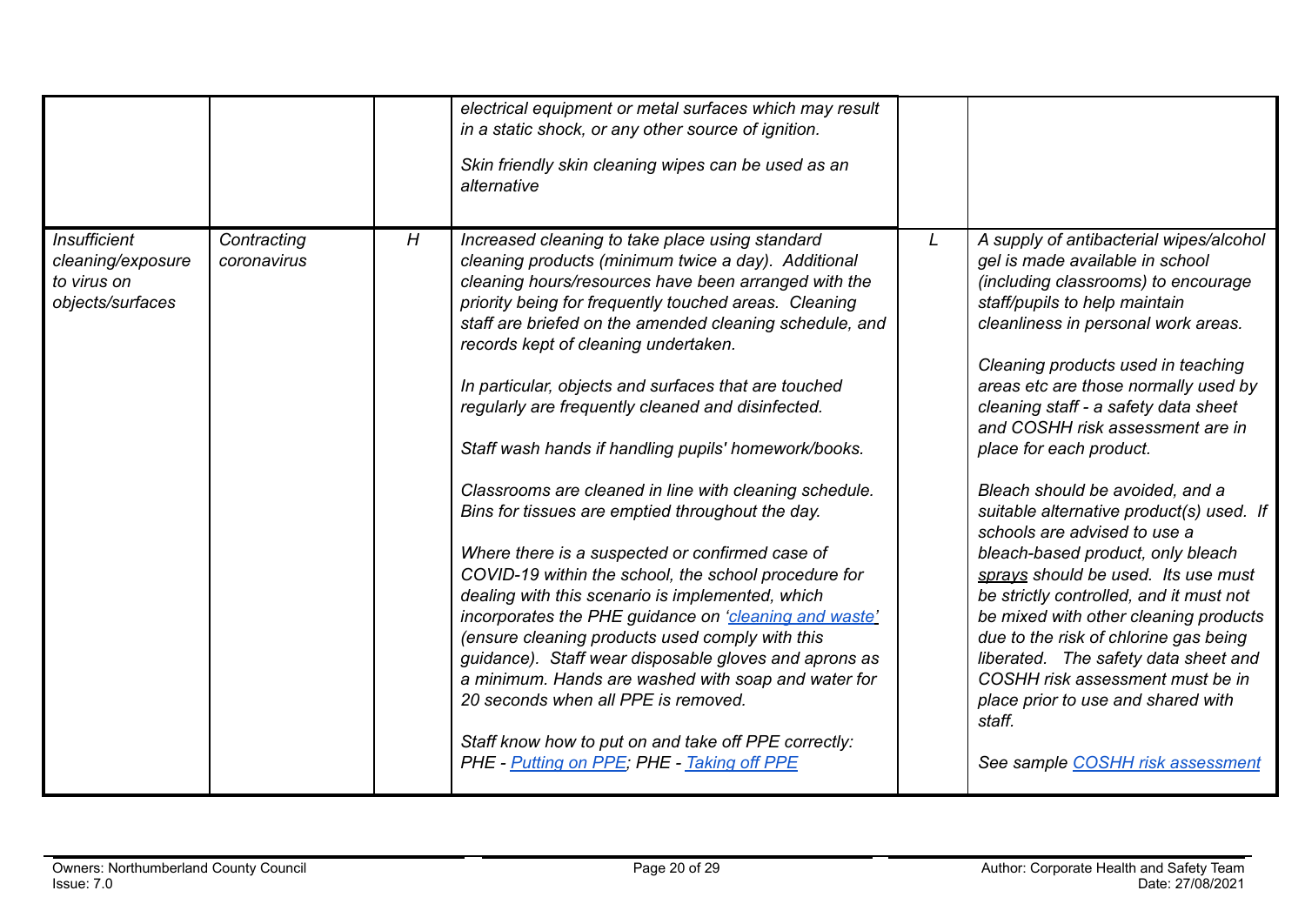|                                                                                                                                                                                |                                                                                                             |   | See also sections on Pupils and staff displaying                                                                                                                                                                                                                                                                                                                                                                                                                                                                                                                                                                                                                                                                   |   |                                                                                                                                                                                                                                                                                                                                                                                                                                                                                                                                                        |
|--------------------------------------------------------------------------------------------------------------------------------------------------------------------------------|-------------------------------------------------------------------------------------------------------------|---|--------------------------------------------------------------------------------------------------------------------------------------------------------------------------------------------------------------------------------------------------------------------------------------------------------------------------------------------------------------------------------------------------------------------------------------------------------------------------------------------------------------------------------------------------------------------------------------------------------------------------------------------------------------------------------------------------------------------|---|--------------------------------------------------------------------------------------------------------------------------------------------------------------------------------------------------------------------------------------------------------------------------------------------------------------------------------------------------------------------------------------------------------------------------------------------------------------------------------------------------------------------------------------------------------|
| Lateral flow device<br>Covid testing<br>carried out<br>incorrectly.<br>Weekly staff/pupil<br>home<br>testing.<br><b>Testing pupils</b><br>returning to school<br>[year 7 plus] | Transmission of<br>Covid 19 virus                                                                           | H | symptoms of coronavirus whilst at school.<br>The national guidance issued in relation to the<br>COVID-19 testing programmes in schools has been<br>implemented: Link to Covid testing<br>documentation/training [delete as appropriate]<br>Following initial on-site testing for pupils in year 7 and<br>above returning to school, twice weekly home testing is<br>now offered to staff/pupils. Although voluntary, this is<br>strongly encouraged by the school.<br>Separate school specific risk assessment(s) are in place<br>to cover both on-site and home testing activities home<br>testing RA<br>Temporary and teacher training staff should be offered<br>testing in the same way as wider school staff. | M | [see NCC model risk assessments:<br><b>Covid19 Home Testing - School</b><br><b>Staff/Pupils</b><br><b>Covid19 - Testing on School Sites</b><br>These are based on the DfE/PHE<br>How to Guides/SOPs but should be<br>tailored to record specific<br>arrangements in place at your school]<br>If someone has tested positive for<br>COVID-19 within the last 90 days,<br>they are strongly encouraged to take<br>part in LFD testing on-site through<br>ATS or at home once they have<br>completed their isolation period for<br>their prior infection. |
| Inadequate first aid<br>provision                                                                                                                                              | Serious injury or<br>death<br>First aider<br>contracting<br>coronavirus or<br>spreading virus to<br>others. | H | A review of the first aid needs assessment has taken<br>place to decide if sufficient appropriate cover can be<br>provided for the activities which are being undertaken.<br>First aiders rendering treatment continue to keep<br>accurate records of who they have treated, bearing in<br>mind the requirement to retain visitor contact<br>information.<br>First aiders assist at a safe distance from the casualty<br>where possible and minimise the time they share a<br>breathing zone. Where the casualty is able to, they are<br>directed to undertake specific treatments themselves                                                                                                                      | L | See HSE guidance <b>First aid during</b><br>the coronavirus (COVID-19) outbreak<br>Schools with early years and nursery<br>facilities should apply the Government<br>guidance in relation to paediatric first<br>aid cover:<br><b>Early years foundation stage:</b><br>coronavirus disapplications - GOV.UK<br>[see section on paediatric first aid and<br>requalification]                                                                                                                                                                            |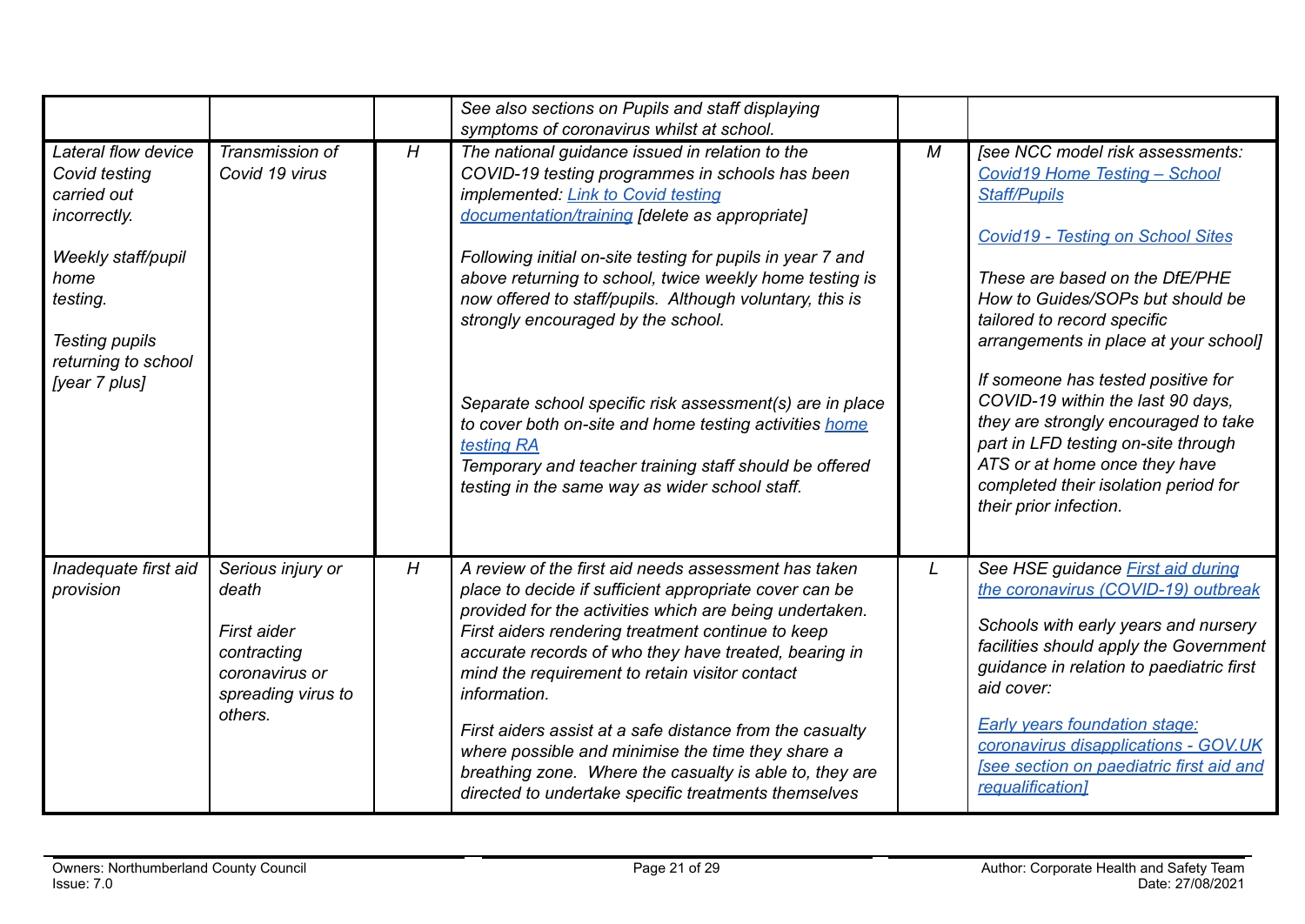|                          |                                               |   | (age dependent) e.g. applying a plaster, running a burn<br>under cold water.<br>Where available, and appropriate, fluid resistant face<br>mask, gloves, disposable plastic apron and<br>disposable eye protection is used which should be<br>kept in or next to first aid kits. (see <b>FAQ</b> document on<br>dealing with minor accidents) [this is in line with HSE<br>guidance]<br><b>CPR</b><br>In respect of more serious cases where CPR may be<br>required, the specific advice contained in the<br><b>Resuscitation Council UK guidance should be followed</b><br>particularly in relation to rescue breaths.<br>As chest compressions could produce aerosol spray,<br>appropriate PPE should be worn i.e. fluid resistant<br>surgical mask, gloves and eye protection (goggles or<br>visor). If PPE is not available, use a towel or cloth such<br>as the sling from the first aid kit to cover the person's<br>nose and mouth while performing chest compressions<br>A first aider should conduct a dynamic risk assessment<br>of the situation they are faced with and apply appropriate<br>precautions for infection control.<br>Further information is also contained in the Government<br>publication: Guidance for first responders and others in<br>close contact with symptomatic people with potential<br>COVID-19 |   |                                                                                                          |
|--------------------------|-----------------------------------------------|---|---------------------------------------------------------------------------------------------------------------------------------------------------------------------------------------------------------------------------------------------------------------------------------------------------------------------------------------------------------------------------------------------------------------------------------------------------------------------------------------------------------------------------------------------------------------------------------------------------------------------------------------------------------------------------------------------------------------------------------------------------------------------------------------------------------------------------------------------------------------------------------------------------------------------------------------------------------------------------------------------------------------------------------------------------------------------------------------------------------------------------------------------------------------------------------------------------------------------------------------------------------------------------------------------------------------------------------------|---|----------------------------------------------------------------------------------------------------------|
| Lack of<br>communication | Confusion /<br>misinformation<br>resulting in | H | Staff have been involved in the planning process for<br>return for a wider school re-opening, including risk<br>assessments, procedure if someone becomes                                                                                                                                                                                                                                                                                                                                                                                                                                                                                                                                                                                                                                                                                                                                                                                                                                                                                                                                                                                                                                                                                                                                                                             | L | Parents have access to the Covid19<br>Quick Guide checker - this is<br>available on the school's webpage |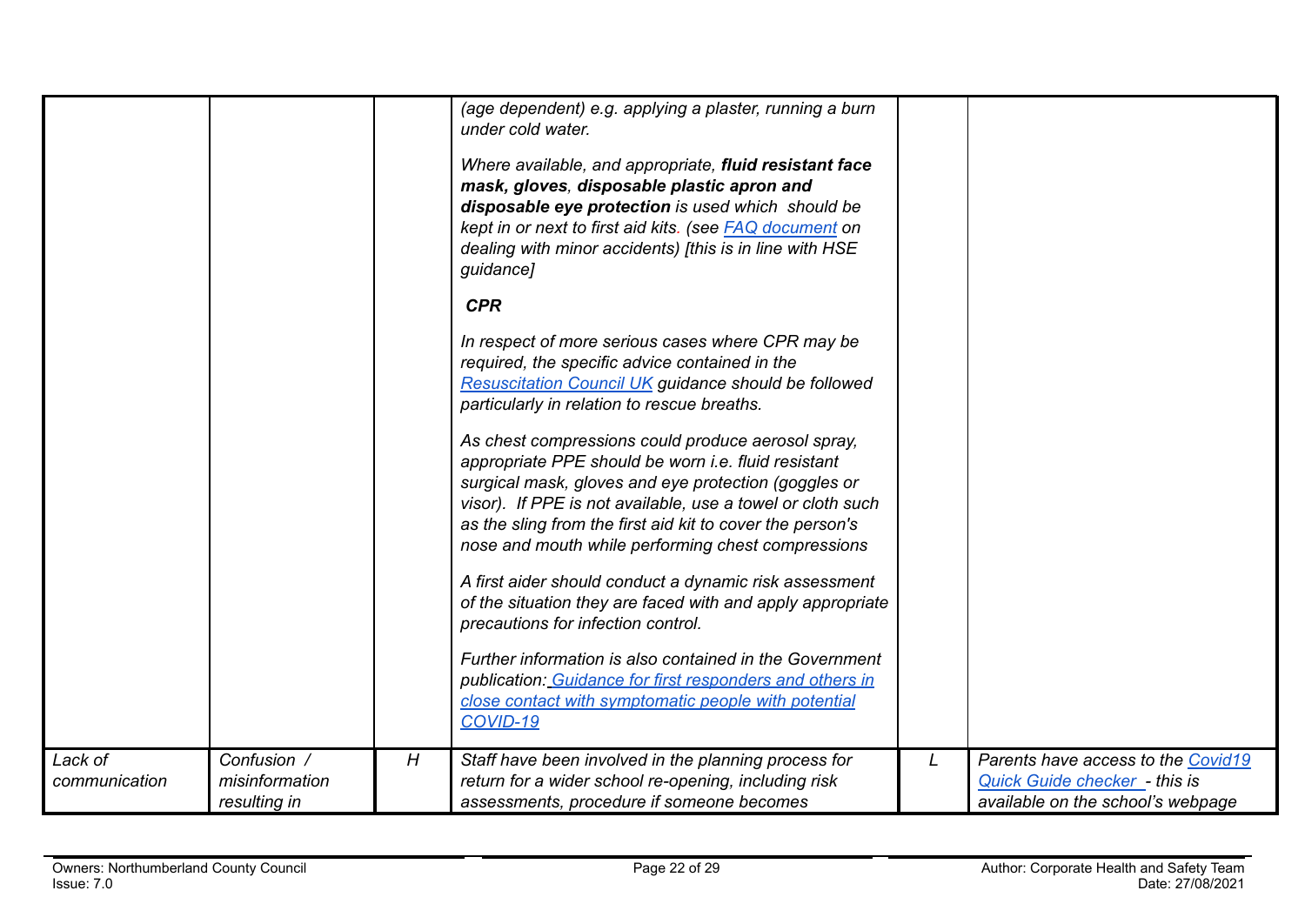| with staff / parents<br>/ others                                                                                            | breakdown of<br>arrangements.                                                                   |   | symptomatic in school, policy reviews etc. These<br>arrangements are to be kept under constant review, with<br>staff invited to provide feedback.<br>Regular information sharing and communication with<br>staff. Use of IT software for virtual meetings, e.g.,<br>Google Hangouts.<br>Parents are kept informed of changes in timings to the<br>school day and the arrangements put in place by the<br>school to comply with the government guidance to keep<br>children safe.<br>The arrangements in place for children are shared with<br>them in an age-appropriate way. |   | and has been brought to the attention<br>of parents. (this includes advice when<br>returning from another Country)                                                                                                                                                                        |
|-----------------------------------------------------------------------------------------------------------------------------|-------------------------------------------------------------------------------------------------|---|-------------------------------------------------------------------------------------------------------------------------------------------------------------------------------------------------------------------------------------------------------------------------------------------------------------------------------------------------------------------------------------------------------------------------------------------------------------------------------------------------------------------------------------------------------------------------------|---|-------------------------------------------------------------------------------------------------------------------------------------------------------------------------------------------------------------------------------------------------------------------------------------------|
| Home working &<br>use of Display<br><b>Screen Equipment</b><br>(DSE)                                                        | Musculoskeletal<br>problems arising<br>from incorrect<br>postures                               | M | NCC bulletin on homeworking and DSE use is made<br>available to staff. This follows HSE guidance on<br>homeworking, including the principles of good DSE use<br>is followed.<br>NCC DSE policy is available to staff.                                                                                                                                                                                                                                                                                                                                                         | L |                                                                                                                                                                                                                                                                                           |
| Uncertainty due to<br>the unprecedented<br>nature of the<br>pandemic<br>Maintaining staff<br>wellbeing and<br>mental health | Stress and anxiety<br>arising through<br>uncertainty, lack of<br>control and<br>reduced contact | M | Regular information sharing and communication. Use of<br>IT software for virtual meetings, e.g. Google Hangouts.<br>Shared distribution of workload, e.g. rota for staff in<br>school and those homeworking.<br>Regular communications are in place between staff and<br>Managers. Staff also have access to all shared<br>information/documentation. Governing Body are<br>involved with decision making in relation to measures in<br>place where appropriate.                                                                                                              | L | Stress risk assessment reviewed.<br><b>Education and Skills - Staff Wellbeing</b><br>padlet<br><b>Supporting Emotional and Mental</b><br><b>Health - Information for Schools.</b><br>Telephone support & counselling<br><b>Wellbeing quide for staff working in</b><br>schools and trusts |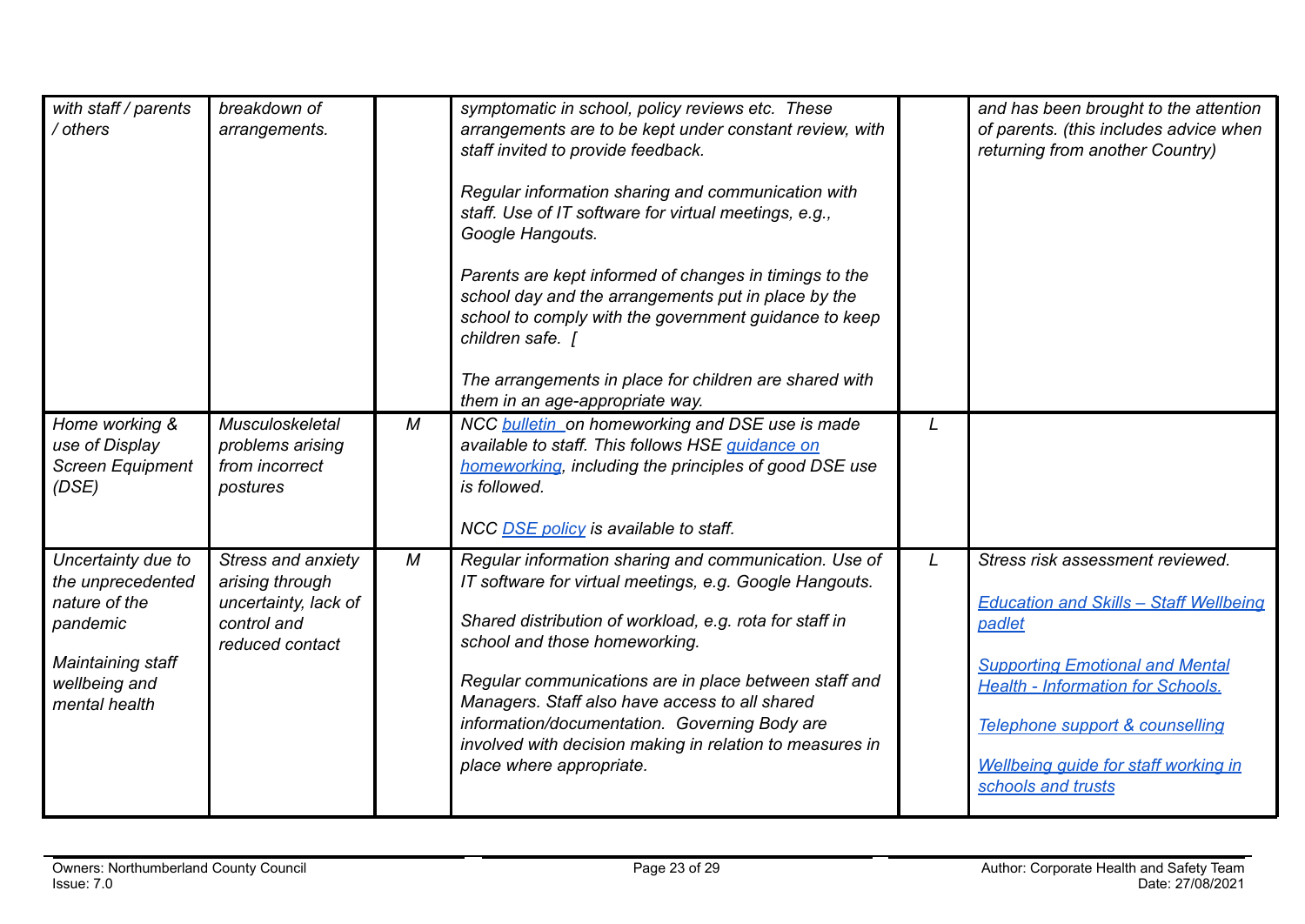| Pupil uncertainty<br>surrounding<br>attendance/return<br>to school/self<br>isolation | Stress and anxiety<br>impacting<br>themselves and<br>staff | М | Good communication of Covid19 controls<br>measures/arrangements to parents and pupils provides<br>reassurance on attendance or return to school.<br>[consider publishing risk assessment on school<br>webpage]. Parents have the opportunity to discuss<br>concerns with school staff.<br>Provision of pastoral and extra-curricular activities<br>available to all pupils designed to:<br>support the rebuilding of friendships and social<br>engagement | Kooth - support for young people<br>from 11-25<br>The government has launched the<br><b>Wellbeing for Education Return</b><br>programme, which will provide<br>training and resources for teachers<br>and staff in all state-funded schools to<br>respond to the wellbeing and mental<br>health needs of children and young<br>people as a result of coronavirus<br>(COVID-19). The training provides |
|--------------------------------------------------------------------------------------|------------------------------------------------------------|---|-----------------------------------------------------------------------------------------------------------------------------------------------------------------------------------------------------------------------------------------------------------------------------------------------------------------------------------------------------------------------------------------------------------------------------------------------------------|-------------------------------------------------------------------------------------------------------------------------------------------------------------------------------------------------------------------------------------------------------------------------------------------------------------------------------------------------------------------------------------------------------|
|                                                                                      |                                                            |   | address and equip pupils to respond to issues<br>linked to coronavirus (COVID-19)<br>support pupils with approaches to improving their                                                                                                                                                                                                                                                                                                                    | practical examples to support staff,<br>children and young people within a<br>school.                                                                                                                                                                                                                                                                                                                 |
|                                                                                      |                                                            |   | physical and mental wellbeing<br>Where vulnerable pupils (such as those who have a<br>social worker or an education health and care (EHC)                                                                                                                                                                                                                                                                                                                 | <b>Supporting Emotional and Mental</b><br><b>Health - Information for Schools.</b>                                                                                                                                                                                                                                                                                                                    |
|                                                                                      |                                                            |   | plan) are required to learn from home due to restricted<br>attendance due to an outbreak, arrangements are in<br>place to keep in contact with them, offer pastoral<br>support, and check they are able to access education<br>support.                                                                                                                                                                                                                   | PHE offer access to a free online<br><b>Psychological First Aid course that</b><br>teaching staff can access. The course<br>provides practical and emotional<br>support to children and young people                                                                                                                                                                                                  |
|                                                                                      |                                                            |   | [see government guidance for further information and<br>apply as appropriate - record details here].                                                                                                                                                                                                                                                                                                                                                      | affected by emergencies or crisis<br>situations, such as COVID.                                                                                                                                                                                                                                                                                                                                       |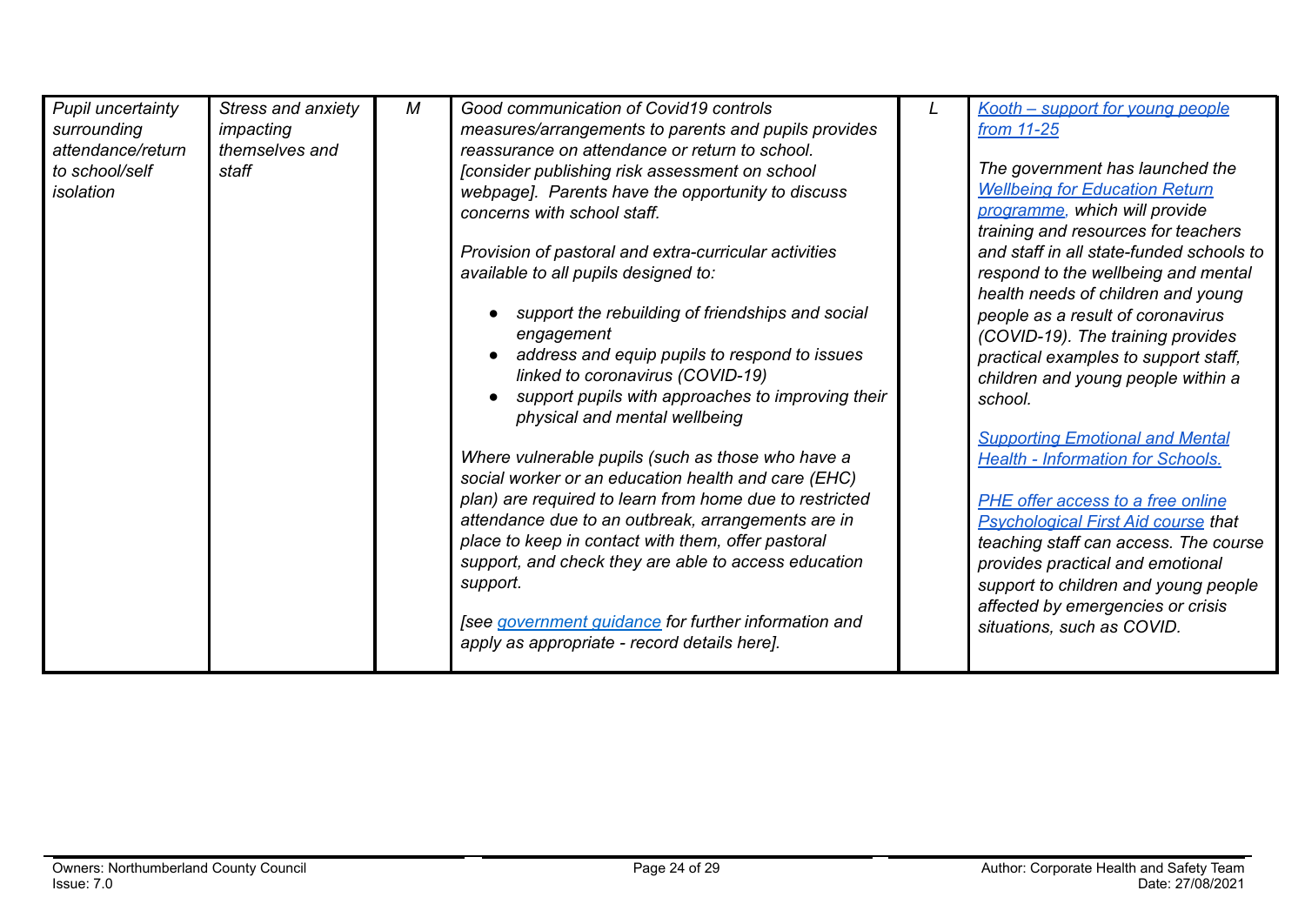## **Useful Links:**

- Government/Public Health England Advice: <https://www.gov.uk/coronavirus> / Coronavirus [\(COVID-19\):](https://www.gov.uk/government/collections/coronavirus-covid-19-guidance-for-schools-and-other-educational-settings) guidance for schools and other educational *[settings](https://www.gov.uk/government/collections/coronavirus-covid-19-guidance-for-schools-and-other-educational-settings)*
- *● HSE Advice: <https://www.hse.gov.uk/news/coronavirus.htm>*
- *● NCC Guidance: <http://staff/Communications/Coronavirus-information.aspx>*
- *● Northumberland Education: <http://northumberlandeducation.co.uk/coronavirus/>*
- *● DFE Advice: [DfE.coronavirushelpline@education.gov.uk](mailto:DfE.coronavirushelpline@education.gov.uk)*
- *● NCC PPE Risk [Assessment;](https://drive.google.com/open?id=1sUlE_jdLkBZdI43kOR6mYCzaiKlTeRzGkODE3qshrr4) NCC Staff Risk [assessment](https://docs.google.com/document/d/1GFWU1_ox_k5SlXHhDfxdwa_gNnBlCM60NNhXjr7Kf40/edit)*
- *● NCC Health and Safety Team [webpage](https://www.northumberland.gov.uk/About/Staff.aspx#staffhealthsafety)*
- *● Local Authority Scenario Guidance for Covid-19 Infection, [Protection](https://docs.google.com/document/d/1v4ujp1l1zuF89TqDOED7T1kucMSPPyLnLQwor2CHq08/edit) and Control*
- *● NCC Control of [Infection](https://www.northumberland.gov.uk/NorthumberlandCountyCouncil/media/About-the-Council/Staff%20Information/Health%20and%20safety/Policy%20Documents%20and%20Guidance/Control-of-Infection-Policy-August-2013-HR-Policy.docx) Policy*
- *● Public Health - Q&A for [Teachers](https://drive.google.com/file/d/17XV-sP7aRNuW59JxoHV6YQzh62rm1wRZ/view?usp=sharing) and Parents*
- *● NCC [Corporate](https://northumberland365.sharepoint.com/:w:/s/StaffPortal/EZ8UvoW88aZCi74_cavsuuIBWlHIpnJFVMVn1mM_pulI3Q) Health and Safety Advice - FAQs for School Head Teachers*
- *● [Corporate](https://docs.google.com/document/d/1qs4cbslP43wLz5MsoDJZ7OCTo_1AyQq76kXIc_KYhls/edit) H&S Briefing Note - 10/7/2020*
- *● [Northumberland](https://public.tableau.com/profile/julian5701#!/vizhome/COVID-19inNorthumberland/Introduction) Covid19 Dashboard*
- *Q&A Videos from PHE for [School](https://northumberlandeducation.co.uk/qa-videos-to-help-school-staff-2/) Staff*
- **●** *Local [Restrictions](https://www.gov.uk/guidance/local-restriction-tiers-what-you-need-to-know) tiers - What you need to know*
- **●** *NCC Evolve [System](https://evolve.edufocus.co.uk/evco10/evchome_public.asp?domain=northumberlandvisits.org.uk)*
- **●** *Health and safety on [educational](https://www.gov.uk/government/publications/health-and-safety-on-educational-visits/health-and-safety-on-educational-visits) visits*
- ●

## **Document History**

| <b>Item</b>                                                                     | Nature of change                                    | Date of Update |
|---------------------------------------------------------------------------------|-----------------------------------------------------|----------------|
| Prevalence of COVID-19 variant of concern in the<br>community (Omicron variant) | Updates in relation to the national move to Plan A. | 27/01/2022     |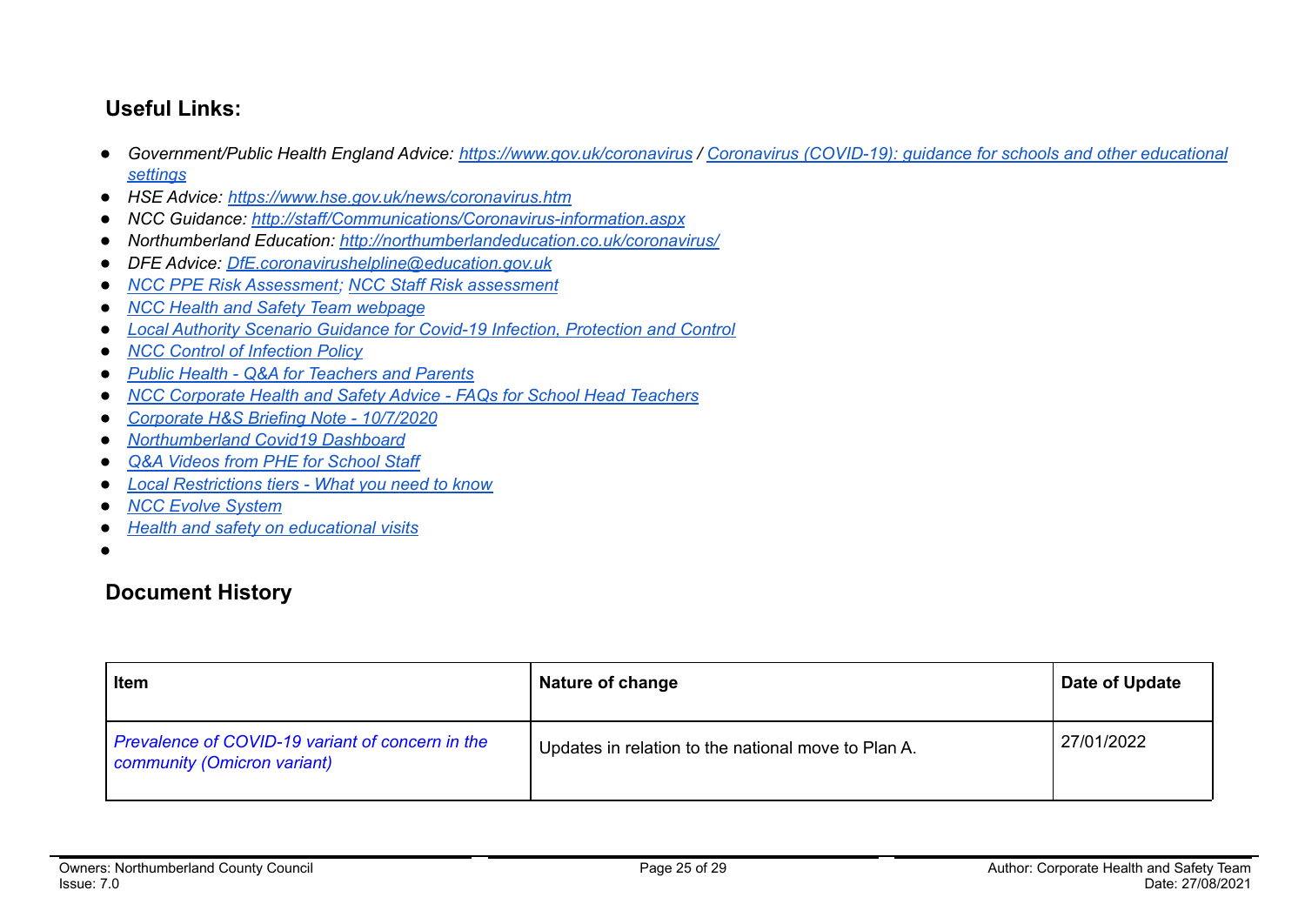| Staff/Pupils displaying symptoms of coronavirus whilst<br>at school | Note change from in <i>guidance</i> around the isolation period for<br>those testing positive for COVID-19 which came into force on<br>17 January 2022. No change has been made to this risk<br>assessment, however, Headteachers should review their own risk<br>assessment and communicate these changes as necessary<br>People who are self-isolating with COVID-19 can reduce their<br>isolation period after 5 full days if they test negative with an LFD<br>test on both day 5 and day 6 and they do not have a temperature<br>e.g. if they test negative on the morning of day 5 and the morning<br>of day 6, they can return to school immediately on day 6.<br>The first test must be taken no earlier than day 5 of the<br>self-isolation period, and the second must be taken the following<br>day. If the result of either test is positive, they should continue to<br>self-isolate until they get negative results from two LFD tests on<br>consecutive days or until they have completed 10 full days of<br>self-isolation, whichever is earliest.<br>Anyone not testing must complete their full 10 day isolation<br>period. | 18/01/2022 |
|---------------------------------------------------------------------|-----------------------------------------------------------------------------------------------------------------------------------------------------------------------------------------------------------------------------------------------------------------------------------------------------------------------------------------------------------------------------------------------------------------------------------------------------------------------------------------------------------------------------------------------------------------------------------------------------------------------------------------------------------------------------------------------------------------------------------------------------------------------------------------------------------------------------------------------------------------------------------------------------------------------------------------------------------------------------------------------------------------------------------------------------------------------------------------------------------------------------------------------|------------|
| Whole document                                                      | References to Public Health England (PHE) have been replaced<br>with UK Health Security Agency (UKHSA).                                                                                                                                                                                                                                                                                                                                                                                                                                                                                                                                                                                                                                                                                                                                                                                                                                                                                                                                                                                                                                       | 07/01/2022 |
| Additional information                                              | NCC Public Health Team Web enquiry form link added. COVID-19<br>cases within schools no longer need to be reported to the Public                                                                                                                                                                                                                                                                                                                                                                                                                                                                                                                                                                                                                                                                                                                                                                                                                                                                                                                                                                                                              | 07/01/2022 |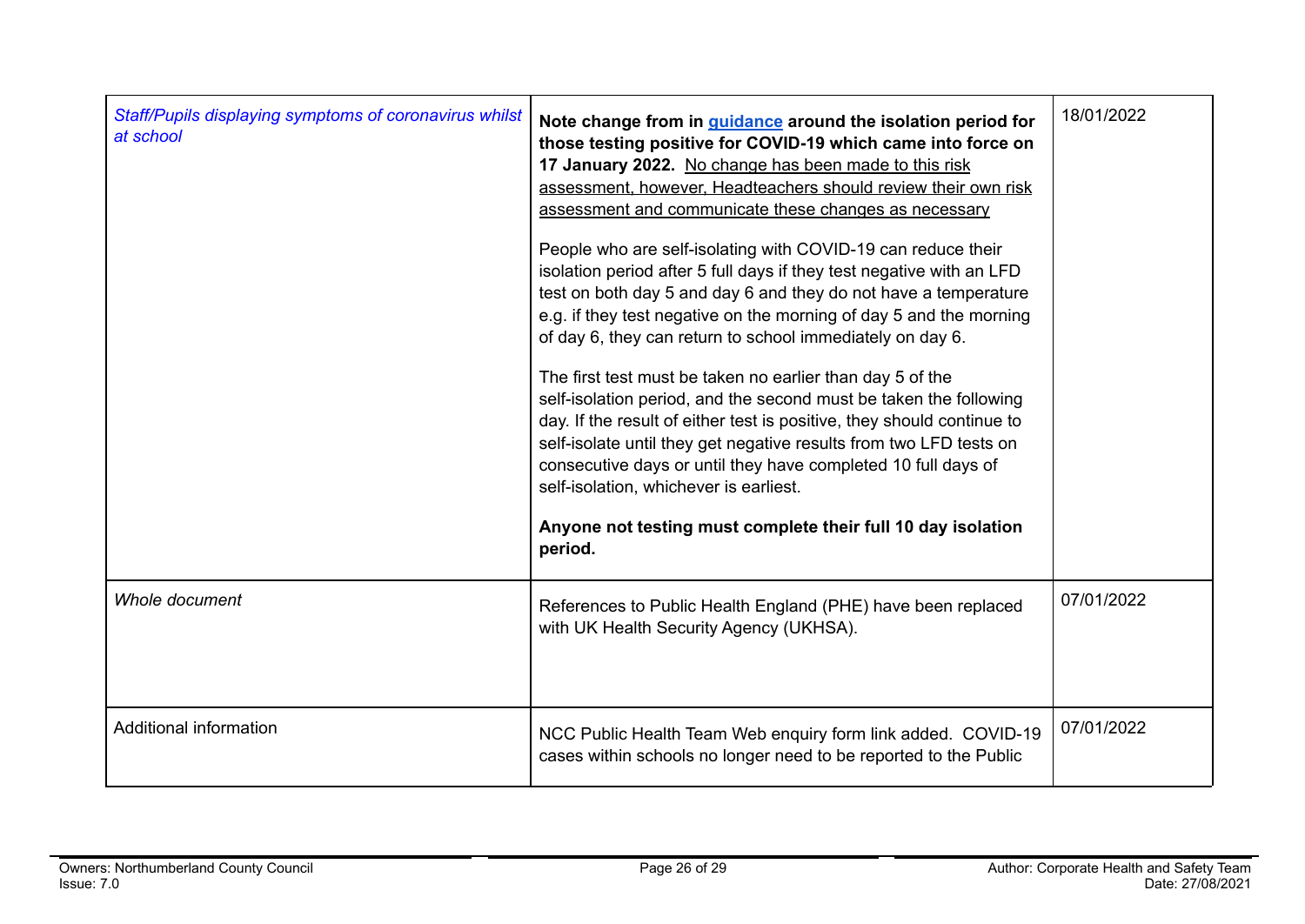|                                                                                 | Health Team, however, queries can continue to be directed to them<br>via the web form.                                                                                                                                                                                                                                                                                                                                                                                                                                                                                              |            |
|---------------------------------------------------------------------------------|-------------------------------------------------------------------------------------------------------------------------------------------------------------------------------------------------------------------------------------------------------------------------------------------------------------------------------------------------------------------------------------------------------------------------------------------------------------------------------------------------------------------------------------------------------------------------------------|------------|
| Prevalence of COVID-19 variant of concern in the<br>community (Omicron variant) | Face coverings are now advised to be worn by pupils in Year<br>7 and above in classrooms.<br>From 11 January 2022, a temporary suspension of<br>confirmatory PCR testing for those testing positive via a<br>lateral flow test.                                                                                                                                                                                                                                                                                                                                                     | 07/01/2022 |
| Contact with others who may have Coronavirus                                    | <b>Text deletion</b>                                                                                                                                                                                                                                                                                                                                                                                                                                                                                                                                                                | 07/01/2022 |
| Staff/Pupils displaying symptoms of coronavirus whilst<br>at school             | Note change in guidance around isolation period for those testing<br>positive for COVID-19: Pupils and staff with COVID-19 can end<br>their isolation period early if they have 2 consecutive negative<br>lateral flow tests, the first test to be taken no earlier than day 6 and<br>the second on day 7 (there should be at least 24 hours between<br>tests) They can stop self-isolation and return to school from day 7<br>if both tests are negative and they do not have a high temperature.<br>Anyone not testing must still complete their full 10 day<br>isolation period. | 07/01/2022 |
| <b>Lateral flow testing</b>                                                     | If someone has tested positive for COVID-19 within the last 90<br>days, they are now strongly encouraged to take part in LFD testing                                                                                                                                                                                                                                                                                                                                                                                                                                                | 07/01/2022 |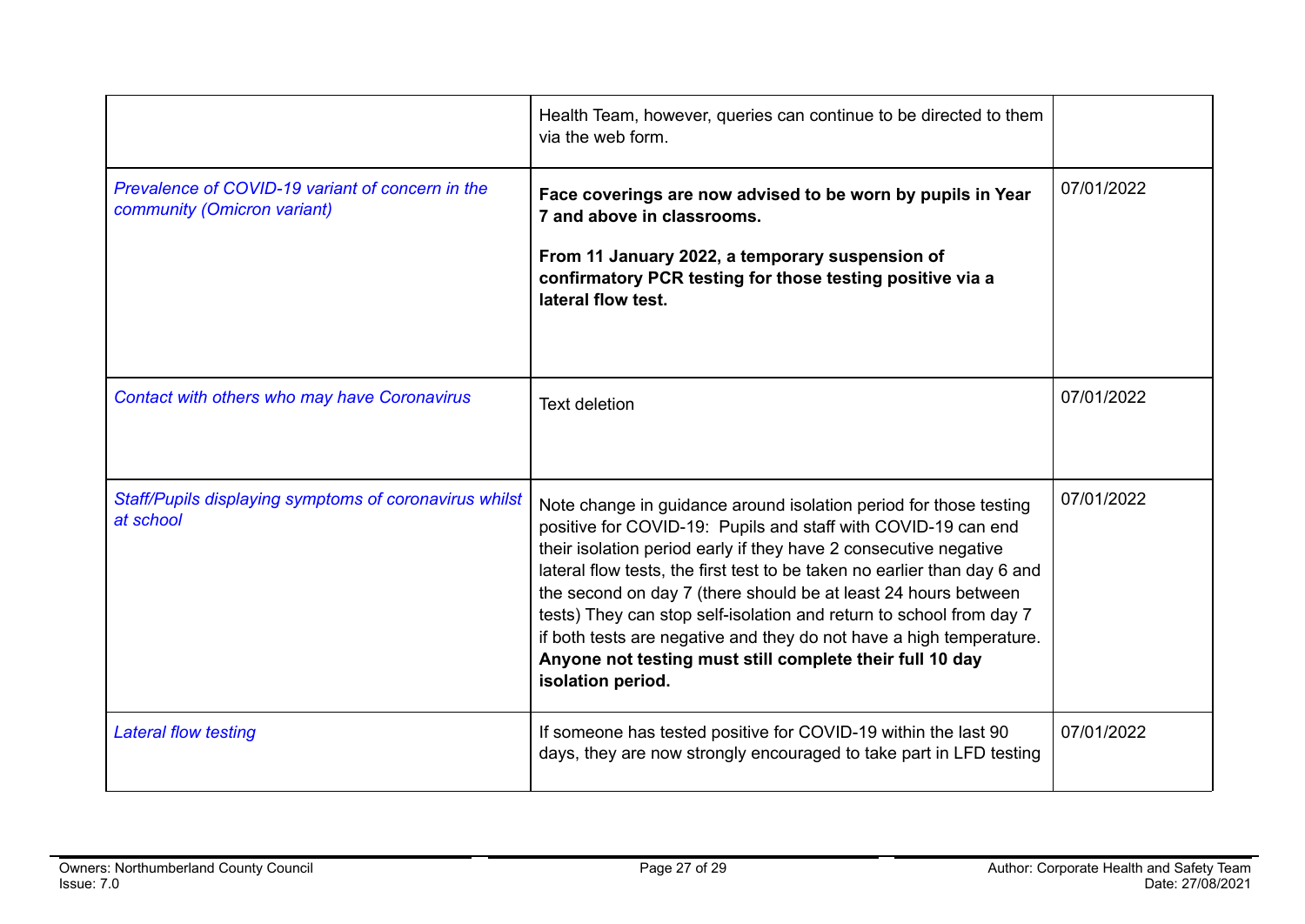|                                                                                 | on-site through ATS or at home once they have completed their<br>isolation period for their prior infection.                                                                                       |            |
|---------------------------------------------------------------------------------|----------------------------------------------------------------------------------------------------------------------------------------------------------------------------------------------------|------------|
| Prevalence of COVID-19 variant of concern in the<br>community (Omicron variant) | Additional guidance updated for omicron variant, including working<br>from home if possible, wearing of face coverings, NHS Covid pass<br>scheme for large events (unlikely to impact on schools). | 16/12/2021 |
| Inadequate ventilation.                                                         | Review measures when hosting events.                                                                                                                                                               | 16/12/2021 |
| Contact with others who may have Coronavirus                                    | Visitors are requested to take an LFD before attending school site.                                                                                                                                | 16/12/2021 |
| Staff/Pupils displaying symptoms of coronavirus whilst<br>at school             | Update on close contact requirements - LFD daily tests are now<br>strongly recommended.                                                                                                            | 16/12/2021 |
| Staff/Pupils displaying symptoms of coronavirus whilst<br>at school             | Update to reflect change in self isolation requirements for close<br>contact of suspected or confirmed cases of the Omicron variant.                                                               | 07/12/2021 |
| <b>Outdoor education and off-site visits</b>                                    | Planning requirements for those conducting International Travel.                                                                                                                                   | 07/12/2021 |